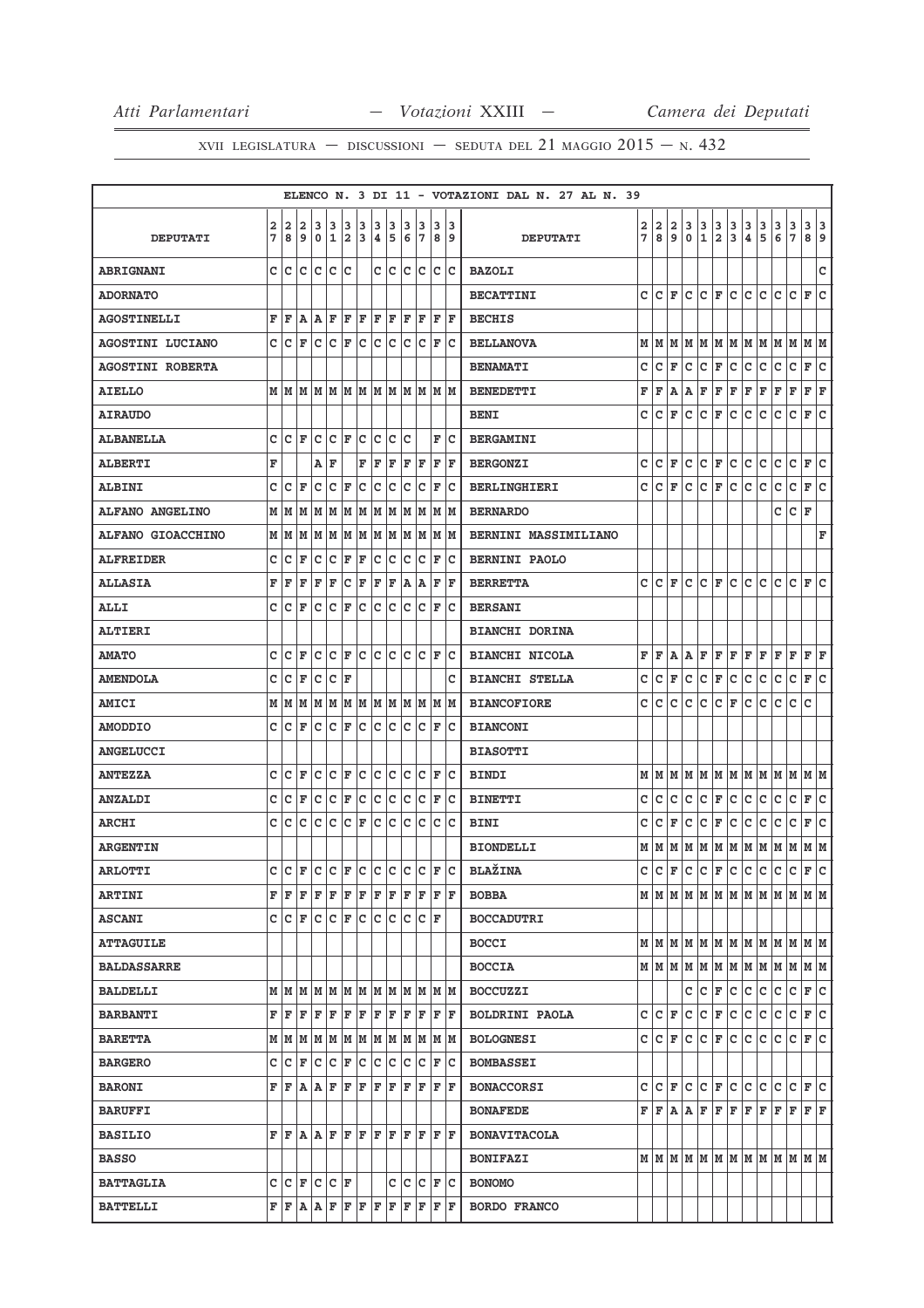|                          |   |                    |               |     |              |                         |     |     |     |     |                              |      |     | ELENCO N. 3 DI 11 - VOTAZIONI DAL N. 27 AL N. 39 |   |       |   |     |                            |                         |               |                  |                   |     |                                         |             |     |
|--------------------------|---|--------------------|---------------|-----|--------------|-------------------------|-----|-----|-----|-----|------------------------------|------|-----|--------------------------------------------------|---|-------|---|-----|----------------------------|-------------------------|---------------|------------------|-------------------|-----|-----------------------------------------|-------------|-----|
|                          | 2 | $\mathbf{2}$       | 2             | 3   | 3            | з                       | 3   | 3   | 3   | 3   | 3                            | 3    | 3   |                                                  | 2 | 2     | 2 | з   | $\frac{3}{1}$              | 3                       | $\frac{3}{3}$ | $\frac{3}{4}$    | $\frac{3}{5}$     | 3   | $\frac{3}{7}$                           | 3 3         |     |
| <b>DEPUTATI</b>          | 7 | 8                  | 9             | 0   | 1            | 2                       | 3   | 4   | 5   | 6   | 17                           | 89   |     | <b>DEPUTATI</b>                                  | 7 | 8     | 9 | 0   |                            | $\overline{\mathbf{2}}$ |               |                  |                   | 6   |                                         | 8 9         |     |
| <b>BORDO MICHELE</b>     | М | M                  | M             | M   | M            | M                       | M   | M   | M   | M   | M                            | M  M |     | <b>CAPUA</b>                                     |   |       |   |     |                            |                         |               |                  |                   |     |                                         |             |     |
| <b>BORGHESE</b>          | c | c                  | c             | lc. | c            | c                       | F   | c   | c   | c   | c                            | c    | Iс  | <b>CARBONE</b>                                   | c | c     | F | c   | c                          | F                       | lc.           | c                | c                 | c   | c                                       | F           | lc  |
| <b>BORGHESI</b>          | F | F                  | F             | F   | F            | F                       | F   | F   | F   | A   | Α                            | F    | F   | <b>CARDINALE</b>                                 | с |       | F | c   | с                          | F                       | с             | с                | c                 | с   | с                                       | F           | с   |
| <b>BORGHI</b>            | c | C                  | F             |     |              | F                       | c   | c   | c   | c   | c                            | F    | Ιc  | <b>CARELLA</b>                                   | с | с     | F | с   | с                          | $\mathbf F$             | c             | с                | с                 | с   | С                                       | F           | c   |
| BORLETTI DELL'ACQUA      | M | M                  | M             | M   | M            | M                       | M   | M   | M   | M   | M                            | M    | M   | <b>CARFAGNA</b>                                  | c | C     | c | с   | с                          | с                       | c             | с                | c                 | c   | c                                       | c           | lc. |
| <b>BOSCHI</b>            | М | M                  | M             | M   | M            | M                       | M   | M   | M   | M   | M                            | M  M |     | <b>CARIELLO</b>                                  | F | F     | Α | Α   | F                          | F                       | F             | F                | F                 | F   | F                                       | F           | F   |
| <b>BOSCO</b>             | c | c                  | F             | Iс  | lc.          | F                       | c   | c   | с   | c   | c                            | F    | Ιc  | <b>CARINELLI</b>                                 |   |       |   |     |                            |                         |               |                  |                   |     |                                         |             |     |
| <b>BOSSA</b>             |   |                    |               |     |              |                         |     |     |     |     |                              |      |     | <b>CARLONI</b>                                   | c | c     | F | c   | c                          | $\mathbf F$             | c             | $\mathtt{C}$     | c                 | c   |                                         | F           | lc  |
| <b>BOSSI</b>             |   |                    |               |     |              |                         |     |     |     |     |                              |      | c   | <b>CARNEVALI</b>                                 | с | c     | F | с   | c                          | F                       | c             | c                | c                 | c   | с                                       | F           | lc. |
| <b>BRAGA</b>             |   |                    |               |     |              |                         |     |     |     |     |                              |      | c   | CAROCCI                                          | c | с     | F | c   | c                          | F                       | C             | с                | с                 | с   | с                                       | F           | c   |
| <b>BRAGANTINI MATTEO</b> | F | F                  | F             | F   | F            | F                       | F   | F   | F   | A   | A                            | F    | l F | <b>CARRA</b>                                     | с | с     | F | с   | С                          | F                       | c             | с                | с                 | с   | С                                       | F           | c   |
| <b>BRAGANTINI PAOLA</b>  | C | C                  | F             | C   | C            | F                       | C   | C   | C   | C   | C                            | F    | lc  | <b>CARRESCIA</b>                                 | C | C     | F | с   | c                          | F                       | C             | c                | C                 | c   | c                                       | F           | c   |
| <b>BRAMBILLA</b>         | M | M                  | M             | M   | M            | M                       | M   | M   | M   | М   | М                            | M    | M   | <b>CARROZZA</b>                                  | c | c     | F | c   |                            |                         | c             | c                | с                 | c   | с                                       | F           | lc  |
| <b>BRANDOLIN</b>         | C | c                  | F             | c   | c            | F                       | c   | c   | c   | c   | с                            | F    | Ιc  | <b>CARUSO</b>                                    | с | c     | F | с   | c                          | F                       | c             | с                | с                 | с   | c                                       | $\mathbf F$ | lc. |
| <b>BRATTI</b>            | М | M                  | M             | M   | M            | M                       | M   | M   | M   | M   | M                            | M    | M   | <b>CASATI</b>                                    | c | c     | F | c   | с                          | F                       | C             | с                | c                 | c   | с                                       | F           | c   |
| <b>BRESCIA</b>           |   |                    |               |     |              |                         |     |     |     |     |                              |      |     | <b>CASELLATO</b>                                 | с | с     | F | с   | с                          | F                       | c             | с                | с                 | с   | с                                       | F           | lc. |
| <b>BRESSA</b>            | М | M                  | M             | M   | M            | M                       | M   | lм  | M   | lм  | M                            | M M  |     | <b>CASERO</b>                                    | м | M     | M | lм  | M                          | M M                     |               | lм               | M                 | M   | lм                                      | M  M        |     |
| <b>BRUGNEROTTO</b>       |   |                    |               |     |              |                         |     |     |     |     |                              |      |     | <b>CASO</b>                                      |   |       |   |     |                            |                         |               |                  |                   |     |                                         |             |     |
| <b>BRUNETTA</b>          | М | M                  | M             | M   | M            | M                       | M   | MM  |     | M   | M                            | MM   |     | <b>CASSANO</b>                                   | c | c     | F | c   | c                          | F                       | lc.           | c                | c                 | c   | $\mathbf c$                             | F           | lc  |
| <b>BRUNO</b>             | C | Ιc                 | F             | F   | c            | F                       | F   | c   | Iс  | c   | c                            | F    | Ιc  | <b>CASTELLI</b>                                  |   |       |   |     |                            |                         |               |                  |                   |     |                                         |             |     |
| BRUNO BOSSIO             | C | c                  | F             | c   | $\mathtt{C}$ | F                       | с   | c   | c   | c   | с                            | ΙF   |     | <b>CASTIELLO</b>                                 |   |       |   |     |                            |                         |               |                  |                   |     |                                         |             |     |
| <b>BUENO</b>             |   |                    |               |     |              |                         |     |     |     |     |                              |      |     | <b>CASTIGLIONE</b>                               |   | MM    | M | M   | M                          |                         |               | M M M M          |                   | M   | M                                       | M M         |     |
| <b>BURTONE</b>           |   | c                  | F             | с   | c            | F                       | c   | c   | c   | c   | c                            | F    | Iс  | <b>CASTRICONE</b>                                | с | c     | F | с   | с                          | F                       | c             | c                | с                 | с   | с                                       | F           | lc. |
| <b>BUSIN</b>             | F | F                  | F             | F   | F            | F                       | F   | F   | F   | A   | Α                            | F    | F   | <b>CATALANO</b>                                  | с | с     | F | с   | с                          | F                       | c             | с                | с                 | с   | с                                       | F           | lc. |
| <b>BUSINAROLO</b>        | М | M                  | M             | M   | M            | M                       | M   | M   | M   | M   | M                            | M  M |     | <b>CATANIA</b>                                   | c | c     | F | c   | c                          | F                       | c             | $\mathtt{C}$     | c                 | c   | $\mathbf{C}$                            | F           |     |
| <b>BUSTO</b>             | F | F                  | A             | lA. | $\mathbf F$  | F                       | lF. | lF. | lF. | F   | F                            | lF.  | F   | CATANOSO GENOESE                                 | c | c     |   |     | $ c c c c _{\mathbf{F}}$ . |                         |               | c c              |                   | lc. | lc.                                     | c c         |     |
| <b>BUTTIGLIONE</b>       |   |                    |               |     |              |                         |     |     |     |     |                              |      |     | <b>CAUSI</b>                                     |   | C C F |   | IC. |                            |                         |               |                  | IC IF IC IC IC IC |     | IC IF IC                                |             |     |
| <b>CALABRIA</b>          |   |                    |               |     |              |                         |     |     |     |     |                              |      |     | <b>CAUSIN</b>                                    |   |       |   |     |                            |                         |               |                  |                   |     | $C C F C C C C C C C C F C$             |             |     |
| <b>CALABRO'</b>          | c | lc.                | l F           | Iс  |              | F                       | Iс  | Iс  | с   | lc. | lc.                          | F    | Ιc  | <b>CECCONI</b>                                   |   |       |   |     |                            |                         |               |                  |                   |     |                                         |             |     |
| <b>CAMANI</b>            | c |                    | $ C $ F       | c c |              | F                       | c   | c   | c   | Iс  | lc.                          | F C  |     | <b>CENNI</b>                                     |   |       |   |     |                            |                         |               |                  |                   |     | c c F c c F c c c c c F c               |             |     |
| <b>CAMPANA</b>           |   |                    |               |     |              |                         |     |     |     |     |                              |      |     | <b>CENSORE</b>                                   |   | C C F |   | lc. |                            |                         |               | $ C $ F $ C C C$ |                   | lc. | C F C                                   |             |     |
| <b>CANCELLERI</b>        | F | F A                |               | AF  |              | $\mathbf{F} \mathbf{F}$ |     | F F |     |     | F F                          | FF   |     | <b>CENTEMERO</b>                                 |   |       |   |     |                            |                         |               |                  |                   |     |                                         |             |     |
| <b>CANI</b>              | c | $ C $ $\mathbf{F}$ |               | lc. | C F F        |                         |     | lc. | lc. |     | $ C C $ F $ C $              |      |     | <b>CERA</b>                                      |   |       |   |     |                            |                         |               |                  |                   |     |                                         |             |     |
| <b>CAON</b>              |   |                    |               |     |              |                         |     |     |     |     |                              |      |     | CESARO ANTIMO                                    |   |       |   |     |                            |                         |               |                  |                   |     | CCFCCFCFCCCCCCFC                        |             |     |
| <b>CAPARINI</b>          |   |                    | M   M   M     |     |              |                         |     |     |     |     | M  M  M  M  M  M  M  M  M  M |      |     | <b>CESARO LUIGI</b>                              |   |       |   |     |                            |                         |               |                  |                   |     |                                         |             |     |
| <b>CAPELLI</b>           | c | lc.                | F             | lc. | c            | F                       | c   | c   | с   | c   | c                            | F    | Iс  | <b>CHAOUKI</b>                                   |   | CCF   |   | lc. |                            |                         |               | C F C C C        |                   | lc. | IC IF IC                                |             |     |
| <b>CAPEZZONE</b>         |   |                    | M   M   M     |     | MM           |                         | MM  |     |     |     | M M M M                      | M  M |     | <b>CHIARELLI</b>                                 |   |       |   |     |                            |                         |               |                  |                   |     |                                         |             |     |
| <b>CAPODICASA</b>        |   |                    |               |     |              |                         |     |     |     |     |                              |      | c   | <b>CHIMIENTI</b>                                 |   |       |   |     | F F A A F F                |                         |               |                  |                   |     |                                         |             |     |
| <b>CAPONE</b>            | c | C F                |               | c c |              | F C                     |     | lc. | lc. | c   | lc.                          | F    | lc  | <b>CICCHITTO</b>                                 |   |       |   |     |                            |                         |               |                  |                   |     |                                         |             |     |
| <b>CAPOZZOLO</b>         |   |                    | C C F C C F F |     |              |                         |     | c   |     | с   | $ C $ F                      |      |     | <b>CIMBRO</b>                                    |   |       |   |     |                            |                         |               |                  |                   |     | $C  C  F  C  C  F  C  C  C  C  C  F  C$ |             |     |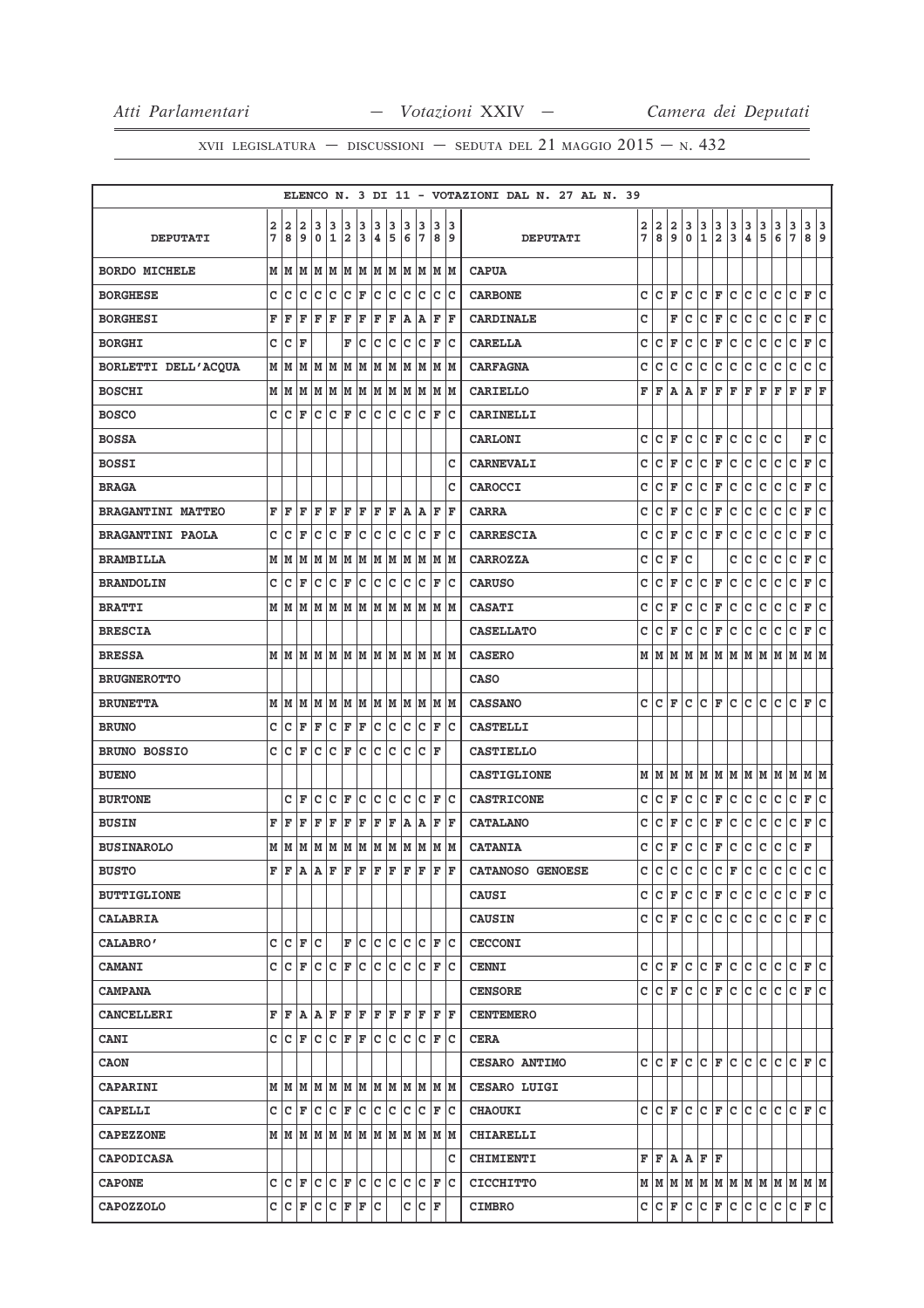|                     |        |           |                          |                         |        |                |        |        |        |        |                    |   |                                                                                                                                                                                                                                                                                                                                                                                                                                          | ELENCO N. 3 DI 11 - VOTAZIONI DAL N. 27 AL N. 39                                                                                                                                                                                                                                                                                                                                                                                                                                                               |                                                        |
|---------------------|--------|-----------|--------------------------|-------------------------|--------|----------------|--------|--------|--------|--------|--------------------|---|------------------------------------------------------------------------------------------------------------------------------------------------------------------------------------------------------------------------------------------------------------------------------------------------------------------------------------------------------------------------------------------------------------------------------------------|----------------------------------------------------------------------------------------------------------------------------------------------------------------------------------------------------------------------------------------------------------------------------------------------------------------------------------------------------------------------------------------------------------------------------------------------------------------------------------------------------------------|--------------------------------------------------------|
| <b>DEPUTATI</b>     | 2<br>7 | 2<br>l 8  | 2<br>و                   | 3<br>۱٥                 | 3<br>1 | 3<br>$\vert$ 2 | 3<br>3 | 3<br>4 | 3<br>5 | з<br>6 | 3                  | 3 | 13<br> 7 8 9                                                                                                                                                                                                                                                                                                                                                                                                                             | 2<br>$\begin{array}{c} 3 \\ 0 \end{array}$<br>$\frac{3}{1}$<br>$\frac{3}{2}$<br>$\frac{3}{3}$<br>$\frac{3}{4}$<br>$\frac{3}{5}$<br>$\frac{3}{7}$<br>2<br>$\mathbf{2}$<br>$\frac{3}{6}$<br>8<br>9<br>7<br><b>DEPUTATI</b>                                                                                                                                                                                                                                                                                       | $\begin{array}{c} 3 \\ 8 \end{array}$<br>$\frac{3}{9}$ |
| <b>CIMMINO</b>      |        |           |                          |                         |        |                |        |        |        |        |                    |   |                                                                                                                                                                                                                                                                                                                                                                                                                                          | F<br>F<br>Α<br>Α<br>F<br>F<br>F<br>F<br>F<br>F<br>F<br>DA VILLA                                                                                                                                                                                                                                                                                                                                                                                                                                                | F<br>F                                                 |
| CIPRINI             |        |           | $F F A A F F F F F F$    |                         |        |                |        |        |        |        | F F                |   | F  F                                                                                                                                                                                                                                                                                                                                                                                                                                     | DE GIROLAMO                                                                                                                                                                                                                                                                                                                                                                                                                                                                                                    |                                                        |
| <b>CIRACI'</b>      |        |           |                          |                         |        |                |        |        |        |        |                    |   |                                                                                                                                                                                                                                                                                                                                                                                                                                          | DEL BASSO DE CARO                                                                                                                                                                                                                                                                                                                                                                                                                                                                                              |                                                        |
| CIRIELLI            |        |           |                          |                         |        |                |        |        |        |        |                    |   | $M$   $M$   $M$   $M$   $M$   $M$   $M$   $M$   $M$   $M$   $M$   $M$   $M$                                                                                                                                                                                                                                                                                                                                                              | DEL GROSSO                                                                                                                                                                                                                                                                                                                                                                                                                                                                                                     |                                                        |
| <b>CIVATI</b>       |        | A   A   F |                          |                         | F F    |                |        |        |        |        | A A B F A F        |   |                                                                                                                                                                                                                                                                                                                                                                                                                                          | $M$   $M$   $M$   $M$   $M$   $M$   $M$   $M$   $M$   $M$   $M$   $M$   $M$<br><b>DELLAI</b>                                                                                                                                                                                                                                                                                                                                                                                                                   |                                                        |
| <b>COCCIA</b>       | c      | Ιc        | F                        | c                       | Ιc     | F              | lc.    | Ιc     | Iс     | Iс     | Iс                 | F | Ιc                                                                                                                                                                                                                                                                                                                                                                                                                                       | c<br>c<br>$\mathbf{C}$<br>F<br> c  <br>c<br>lc.<br>lc.<br><b>DELL'ARINGA</b><br>c<br>F                                                                                                                                                                                                                                                                                                                                                                                                                         | C F <br>lc.                                            |
| <b>COLANINNO</b>    | c      | Ιc        | F                        | Iс                      | ∣c     | F              | c      | c c    |        | lc.    | $ C $ $\mathbf{F}$ |   | Iс                                                                                                                                                                                                                                                                                                                                                                                                                                       | DELLA VALLE                                                                                                                                                                                                                                                                                                                                                                                                                                                                                                    |                                                        |
| <b>COLLETTI</b>     | F      | l F       | A                        | A                       | F      | F              | F      | F      | F      | F      | F                  | F | F                                                                                                                                                                                                                                                                                                                                                                                                                                        | F F F<br>F<br>F<br>DELL'ORCO<br>FF<br>Α<br>Α<br>F<br>F                                                                                                                                                                                                                                                                                                                                                                                                                                                         | F F                                                    |
| <b>COLONNESE</b>    |        | FF        |                          | $A $ $A $ $F$           |        | $F$ $F$        |        | F F    |        | F      | ΙF                 | F | ١F                                                                                                                                                                                                                                                                                                                                                                                                                                       | DE LORENZIS                                                                                                                                                                                                                                                                                                                                                                                                                                                                                                    |                                                        |
| <b>COMINARDI</b>    |        |           |                          |                         |        |                |        |        |        |        |                    |   |                                                                                                                                                                                                                                                                                                                                                                                                                                          | c<br> c <br> F C <br>c<br>lc.<br>c<br>F<br>c<br>c<br>c<br>DE MARIA                                                                                                                                                                                                                                                                                                                                                                                                                                             | F C                                                    |
| <b>COMINELLI</b>    | c      |           | F                        | lc                      | Ιc     | F              | lc.    | lc.    | Iс     | Iс     | Iс                 | F | ١c                                                                                                                                                                                                                                                                                                                                                                                                                                       | DE MENECH<br>$M$   $M$   $M$   $M$   $M$   $M$   $M$   $M$   $M$   $M$   $M$   $M$                                                                                                                                                                                                                                                                                                                                                                                                                             |                                                        |
| <b>COPPOLA</b>      | с      | Iс        | ΙF                       | Iс                      | lc.    | F              | lc.    | c c    |        | lc.    | $ C $ $\mathbf{F}$ |   | Ιc                                                                                                                                                                                                                                                                                                                                                                                                                                       | $M$   $M$   $M$   $M$   $M$   $M$   $M$   $M$   $M$   $M$   $M$   $M$   $M$<br>DE MICHELI                                                                                                                                                                                                                                                                                                                                                                                                                      |                                                        |
| <b>CORDA</b>        | F      | ΙF        | ١A                       | A                       | F      | F              | F      | F      | lF.    | F      | F                  | F | ΙF                                                                                                                                                                                                                                                                                                                                                                                                                                       | DE MITA                                                                                                                                                                                                                                                                                                                                                                                                                                                                                                        |                                                        |
| <b>CORSARO</b>      | F      | F         | ۱A                       | F                       | F      | A              | F      | A A    |        |        | A A                |   | A  F                                                                                                                                                                                                                                                                                                                                                                                                                                     | DE ROSA                                                                                                                                                                                                                                                                                                                                                                                                                                                                                                        |                                                        |
| <b>COSCIA</b>       | c      | Iс        | F                        | c                       | c      | F              | c      | c      | c      | Iс     | Ιc                 | F | Ιc                                                                                                                                                                                                                                                                                                                                                                                                                                       | DI BATTISTA                                                                                                                                                                                                                                                                                                                                                                                                                                                                                                    |                                                        |
| <b>COSTA</b>        |        | c         | F                        | c                       | c      | F              | c      | c      | c      | c      | c                  | F | ∣c                                                                                                                                                                                                                                                                                                                                                                                                                                       | DI BENEDETTO                                                                                                                                                                                                                                                                                                                                                                                                                                                                                                   |                                                        |
| <b>COSTANTINO</b>   | C      | lc        | ΙF                       | lc                      | c      | F              | ∣c     | c      | c      | lc     | lc                 | F | lc                                                                                                                                                                                                                                                                                                                                                                                                                                       | $M$   $M$   $M$   $M$   $M$   $M$   $M$   $M$   $M$   $M$   $M$   $M$   $M$<br><b>DIENI</b>                                                                                                                                                                                                                                                                                                                                                                                                                    |                                                        |
| <b>COVA</b>         | c      | Iс        | F                        | Iс                      | Ιc     | F              | c      | Ιc     | Iс     | Iс     | Iс                 | F | Ιc                                                                                                                                                                                                                                                                                                                                                                                                                                       | DI GIOIA                                                                                                                                                                                                                                                                                                                                                                                                                                                                                                       |                                                        |
| <b>COVELLO</b>      |        |           |                          |                         |        | C F            | lc.    | c c    |        |        | C C F              |   | Ιc                                                                                                                                                                                                                                                                                                                                                                                                                                       | c c<br>F<br>c<br>c<br> c <br>c<br>c<br>MMI<br>DI LELLO                                                                                                                                                                                                                                                                                                                                                                                                                                                         | $ c _F c$                                              |
| <b>COZZOLINO</b>    |        |           |                          |                         |        |                |        |        |        |        |                    |   |                                                                                                                                                                                                                                                                                                                                                                                                                                          | MM<br> M  M  M  M  M  M<br>DI MAIO LUIGI<br>MM<br>M                                                                                                                                                                                                                                                                                                                                                                                                                                                            | MM                                                     |
| <b>CRIMI'</b>       |        |           | C C F C C F C            |                         |        |                |        |        |        |        |                    |   | $ c c c c _F c$                                                                                                                                                                                                                                                                                                                                                                                                                          | F C<br> c c <br>c<br>c<br>DI MAIO MARCO<br>c<br>с<br>F<br>с<br>с                                                                                                                                                                                                                                                                                                                                                                                                                                               | F C                                                    |
| CRIMI               |        |           |                          |                         |        |                |        |        |        |        |                    |   |                                                                                                                                                                                                                                                                                                                                                                                                                                          | D'INCA'                                                                                                                                                                                                                                                                                                                                                                                                                                                                                                        |                                                        |
| CRIPPA              |        |           |                          |                         |        |                |        |        |        |        |                    |   |                                                                                                                                                                                                                                                                                                                                                                                                                                          | $\mathsf{C}$<br>$ c _F c c c c c _F c$<br>C F<br>c<br><b>D'INCECCO</b>                                                                                                                                                                                                                                                                                                                                                                                                                                         |                                                        |
| <b>CRIVELLARI</b>   |        | c Ic      | lF.                      | $ C C $ $\mathbf{F} C $ |        |                |        |        | c c    |        |                    |   | IC IC IF IC                                                                                                                                                                                                                                                                                                                                                                                                                              | c<br>c<br>$C \mid F \mid C$<br> c c<br> c c <br>c<br>F<br>DI SALVO                                                                                                                                                                                                                                                                                                                                                                                                                                             | F C                                                    |
| <b>CULOTTA</b>      |        |           |                          |                         |        |                |        |        |        |        |                    |   |                                                                                                                                                                                                                                                                                                                                                                                                                                          | <b>DISTASO</b>                                                                                                                                                                                                                                                                                                                                                                                                                                                                                                 |                                                        |
| <b>CUPERLO</b>      |        |           | $c c _{F} c c$           |                         |        |                |        |        |        |        |                    |   | c c                                                                                                                                                                                                                                                                                                                                                                                                                                      | $C\left[ \begin{array}{cc} c & c \\ c & d \end{array} \right] = \left[ \begin{array}{cc} c & c \\ c & c \end{array} \right]$<br>$\mathbf{C}$<br>DI STEFANO FABRIZIO                                                                                                                                                                                                                                                                                                                                            | A                                                      |
| <b>CURRO'</b>       |        |           |                          |                         |        |                |        |        |        |        |                    |   | C C F C C F C C C C C F C                                                                                                                                                                                                                                                                                                                                                                                                                | DI STEFANO MANLIO                                                                                                                                                                                                                                                                                                                                                                                                                                                                                              |                                                        |
| <b>DADONE</b>       |        |           |                          |                         |        |                |        |        |        |        |                    |   | $\mathbf{F} \, \vert \, \mathbf{F} \, \vert \, \mathbf{A} \, \vert \, \mathbf{A} \, \vert \, \mathbf{F} \, \vert \, \mathbf{F} \, \vert \, \mathbf{F} \, \vert \, \mathbf{F} \, \vert \, \mathbf{F} \, \vert \, \mathbf{F} \, \vert \, \mathbf{F} \, \vert \, \mathbf{F} \, \vert \, \mathbf{F} \, \vert \, \mathbf{F} \, \vert \, \mathbf{F} \, \vert \, \mathbf{F} \, \vert \, \mathbf{F} \, \vert \, \mathbf{F} \, \vert \, \mathbf{$ | DI STEFANO MARCO                                                                                                                                                                                                                                                                                                                                                                                                                                                                                               |                                                        |
| <b>DAGA</b>         |        |           |                          |                         |        |                |        |        |        |        |                    |   |                                                                                                                                                                                                                                                                                                                                                                                                                                          | <b>DI VITA</b>                                                                                                                                                                                                                                                                                                                                                                                                                                                                                                 |                                                        |
| <b>D'AGOSTINO</b>   |        |           |                          |                         |        |                |        |        |        |        |                    |   |                                                                                                                                                                                                                                                                                                                                                                                                                                          | $C C F C C F C C C C C F C$<br><b>DONATI</b>                                                                                                                                                                                                                                                                                                                                                                                                                                                                   |                                                        |
| <b>D'ALESSANDRO</b> | c      |           |                          |                         |        |                |        |        |        |        |                    |   | c c c c F c c c c c c c                                                                                                                                                                                                                                                                                                                                                                                                                  | C C F C C F<br>c<br>OTTAVIO                                                                                                                                                                                                                                                                                                                                                                                                                                                                                    | $C$ $F$ $C$                                            |
| <b>D'ALIA</b>       |        |           |                          |                         |        |                |        |        |        |        |                    |   | $M$   $M$   $M$   $M$   $M$   $M$   $M$   $M$   $M$   $M$   $M$   $M$   $M$                                                                                                                                                                                                                                                                                                                                                              | c<br>C F C C C<br>c  c  <br>F<br>с<br><b>DURANTI</b>                                                                                                                                                                                                                                                                                                                                                                                                                                                           | $C$ $F$ $C$                                            |
| <b>DALLAI</b>       |        |           |                          |                         |        |                |        |        |        |        |                    |   | C C F C C F C C C C C F C                                                                                                                                                                                                                                                                                                                                                                                                                | $\mathbf{F} \left  \mathbf{F} \left  \mathbf{A} \left  \mathbf{A} \left  \mathbf{F} \left  \mathbf{F} \left  \mathbf{F} \left  \mathbf{F} \left  \mathbf{F} \left  \mathbf{F} \right. \right  \mathbf{F} \right. \right. \right. \right. \right.$<br>ט' ס                                                                                                                                                                                                                                                      |                                                        |
| <b>DALL'OSSO</b>    |        | FF        |                          |                         |        |                |        |        |        |        |                    |   |                                                                                                                                                                                                                                                                                                                                                                                                                                          | $ {\tt C}\, {\tt F}\, {\tt C}\, {\tt C}\, {\tt C}\, {\tt C}\, {\tt F}\, {\tt C}\, $<br>c<br>F.<br><b>EPIFANI</b>                                                                                                                                                                                                                                                                                                                                                                                               |                                                        |
| DAL MORO            |        |           | C  C F  C C F  C C C C C |                         |        |                |        |        |        |        |                    |   | F C                                                                                                                                                                                                                                                                                                                                                                                                                                      | C F C C C C<br>C C <br>F<br>с<br><b>ERMINI</b>                                                                                                                                                                                                                                                                                                                                                                                                                                                                 | $ C $ $\mathbf{F}$ $ C $                               |
| <b>D'AMBROSIO</b>   |        |           |                          |                         |        |                |        |        |        |        |                    |   |                                                                                                                                                                                                                                                                                                                                                                                                                                          | C C F <br>$ \mathbf{c} $<br> C F F C C C C F C<br><b>FABBRI</b>                                                                                                                                                                                                                                                                                                                                                                                                                                                |                                                        |
| <b>DAMBRUOSO</b>    |        |           |                          |                         |        |                |        |        |        |        |                    |   | $M$   $M$   $M$   $M$   $M$   $M$   $M$   $M$   $M$   $M$   $M$   $M$                                                                                                                                                                                                                                                                                                                                                                    | C C C C C F C C C C C C C<br><b>FAENZI</b>                                                                                                                                                                                                                                                                                                                                                                                                                                                                     |                                                        |
| <b>DAMIANO</b>      |        |           |                          |                         |        |                |        |        |        |        |                    |   | $M$   $M$   $M$   $M$   $M$   $M$   $M$   $M$   $M$   $M$   $M$   $M$   $M$                                                                                                                                                                                                                                                                                                                                                              | C C F C C<br>c c c c c<br><b>FALCONE</b>                                                                                                                                                                                                                                                                                                                                                                                                                                                                       | c                                                      |
| <b>D'ARIENZO</b>    |        |           |                          |                         |        |                |        |        |        |        |                    |   | C F C C F C C C C C F C                                                                                                                                                                                                                                                                                                                                                                                                                  | c<br><b>FAMIGLIETTI</b>                                                                                                                                                                                                                                                                                                                                                                                                                                                                                        |                                                        |
| <b>D'ATTORRE</b>    |        |           |                          |                         |        |                |        |        |        |        |                    |   |                                                                                                                                                                                                                                                                                                                                                                                                                                          | $\mathbf{F} \left  \mathbf{F} \right. \left  \mathbf{A} \right. \left  \mathbf{F} \right. \left  \mathbf{F} \right. \left  \mathbf{C} \right. \left  \mathbf{F} \right. \left  \mathbf{F} \right. \left  \mathbf{F} \right. \left  \mathbf{F} \right. \left  \mathbf{F} \right. \left  \mathbf{F} \right. \left  \mathbf{F} \right. \left  \mathbf{F} \right. \left  \mathbf{F} \right. \left  \mathbf{F} \right. \left  \mathbf{F} \right. \left  \mathbf{F} \right. \left  \mathbf{F} \$<br><b>FANTINATI</b> |                                                        |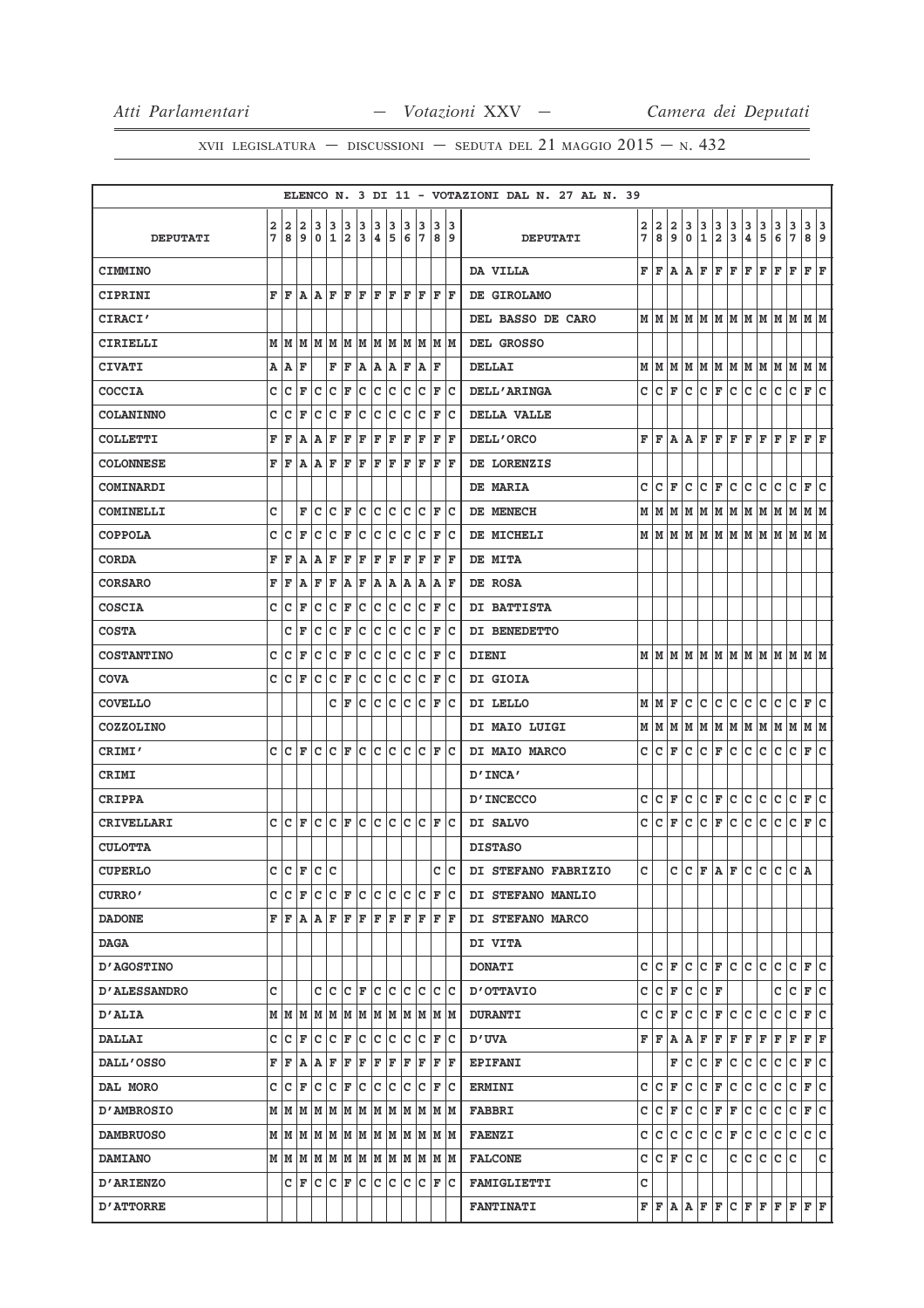|                             |   |                    |           |                                             |                              |                    |     |     |     |     |       |                        |      | ELENCO N. 3 DI 11 - VOTAZIONI DAL N. 27 AL N. 39 |   |       |   |     |              |                          |                                                                                                                      |     |     |     |                      |                                                                                                                                                                                                            |
|-----------------------------|---|--------------------|-----------|---------------------------------------------|------------------------------|--------------------|-----|-----|-----|-----|-------|------------------------|------|--------------------------------------------------|---|-------|---|-----|--------------|--------------------------|----------------------------------------------------------------------------------------------------------------------|-----|-----|-----|----------------------|------------------------------------------------------------------------------------------------------------------------------------------------------------------------------------------------------------|
|                             | 2 | 2                  | 2         | 3                                           | 3                            | 3                  | 3   | 3   | 3   | 3   | 3     | з                      | 13   |                                                  | 2 | 2     | 2 | 3   | 3            | з                        | 3                                                                                                                    | 3   | 3   | 3   | 3                    | 3 3                                                                                                                                                                                                        |
| <b>DEPUTATI</b>             | 7 | 8                  | و ا       | 0                                           | 1                            | 2                  | 3   | ∣4. | 5   | 6   | 17    |                        | 89   | <b>DEPUTATI</b>                                  | 7 | 8     | 9 | 0   | $\mathbf{1}$ | 2                        | 3                                                                                                                    | 4   | 5   | 6   | 7                    | 8 9                                                                                                                                                                                                        |
| <b>FANUCCI</b>              | c | $ C $ $\mathbf{F}$ |           |                                             | C C F                        |                    | Iс  | c c |     |     | c c   | lF.                    | Ιc   | GALLI GIAMPAOLO                                  | c | с     | F | c   | Iс           | F                        | c                                                                                                                    | с   | c   | с   | c                    | F<br>Iс                                                                                                                                                                                                    |
| <b>FARAONE</b>              |   |                    |           |                                             |                              |                    |     |     |     |     |       |                        |      | <b>GALLINELLA</b>                                | F | F     | A | Α   | F            | F                        | F                                                                                                                    | F   | F   | F   | F                    | F F                                                                                                                                                                                                        |
| <b>FARINA DANIELE</b>       |   |                    |           |                                             |                              |                    |     |     |     |     |       |                        |      | <b>GALLO LUIGI</b>                               | F | F     | A | Α   | F            | F                        | F                                                                                                                    | F   | F   | F   | F<br>F               | F                                                                                                                                                                                                          |
| <b>FARINA GIANNI</b>        |   |                    | CF        |                                             | $ C C $ $\mathbf{F} C $      |                    |     | c c |     |     |       | $ C C $ F              | lc.  | GALLO RICCARDO                                   |   |       |   |     |              |                          |                                                                                                                      |     |     |     |                      |                                                                                                                                                                                                            |
| <b>FASSINA</b>              | c | Ιc                 | F         | Iс                                          | c                            | F                  | с   | с   | c   | с   | c     | F                      | Iс   | <b>GALPERTI</b>                                  | c | c     | F | с   | с            | F                        | с                                                                                                                    | с   | с   | с   | с<br>F               | c                                                                                                                                                                                                          |
| <b>FAUTTILLI</b>            | C | c                  | ΙF        | Iс                                          | c                            | F                  | c   | c   | c   | c   | Ιc    | F                      | lc   | <b>GANDOLFI</b>                                  | c | C F   |   | c   | $ C $ F      |                          | lc.                                                                                                                  | c.  | c   | c   | c                    | F C                                                                                                                                                                                                        |
| <b>FAVA</b>                 |   | C                  | F         | Iс                                          | lc                           | F                  | c   | lc  | lc  | c   | Ιc    | F                      | Iс   | <b>GARAVINI</b>                                  | c | c     | F | c   | c            | F                        | c                                                                                                                    | c   | c   | c   | c                    | lc.<br>F                                                                                                                                                                                                   |
| <b>FEDI</b>                 | c | ١c                 | F         | Iс                                          | lc                           | F                  | c   | c   | Iс  | c   | Ιc    | F                      | Ιc   | <b>GARNERO SANTANCHE'</b>                        |   |       |   |     |              |                          |                                                                                                                      |     |     |     |                      |                                                                                                                                                                                                            |
| <b>FEDRIGA</b>              |   |                    |           | $M$ $ M$ $ M$ $ M$ $ M$ $ M$ $ M$ $ M$ $ M$ |                              |                    |     |     |     |     | M M   |                        | M M  | <b>GAROFALO</b>                                  | c | c     | F | с   | c            | F                        | c                                                                                                                    | c   | c   | с   | c<br>F               | lc.                                                                                                                                                                                                        |
| <b>FERRANTI</b>             | c | Ιc                 | ΙF        | Iс                                          | Ιc                           | F                  | Iс  | lc. | Iс  | c   | Iс    | F                      | Ιc   | <b>GAROFANI</b>                                  | c | c     | F | с   | c            | F                        | с                                                                                                                    | с   | c   | с   | с<br>F               | Iс                                                                                                                                                                                                         |
| <b>FERRARA</b>              | с | Ιc                 | F         | Iс                                          | Ιc                           | F                  | c   | c   | Iс  | c   | Iс    | F                      | Iс   | <b>GASPARINI</b>                                 | с | с     | F | с   | с            | F                        | F                                                                                                                    | с   | с   | с   | c                    | c<br>F                                                                                                                                                                                                     |
| <b>FERRARESI</b>            | F | ΙF                 | Α         | ١A.                                         | F                            | F                  | F   | F   | F   | F   | F     | F                      | F    | <b>GEBHARD</b>                                   | с | с     | F | с   | с            | F                        | с                                                                                                                    | с   | с   | с   | с<br>F               | c                                                                                                                                                                                                          |
| FERRARI                     | c | Ιc                 | ΙF        | Iс                                          | c                            | F                  | c   | c   | c   | c   | Ιc    | F                      | lc   | <b>GELLI</b>                                     |   |       |   |     | c            | ΙF                       | c                                                                                                                    | c   | c   | c   | $\mathbf{C}$<br>F    | lc.                                                                                                                                                                                                        |
| <b>FERRO</b>                | C | c                  | F         | Iс                                          | lc                           | F                  | lc. | Ιc  | Iс  | lc. | lc    | ΙF                     | Ιc   | <b>GELMINI</b>                                   |   |       |   |     |              |                          |                                                                                                                      |     |     |     |                      |                                                                                                                                                                                                            |
| <b>FIANO</b>                | C | lc                 | F         | Iс                                          | Iс                           | ΙF                 |     |     |     |     |       |                        |      | <b>GENOVESE</b>                                  |   |       |   |     |              |                          |                                                                                                                      |     |     |     |                      |                                                                                                                                                                                                            |
| <b>FICO</b>                 |   |                    | M   M   M |                                             | M  M  M  M  M  M  M  M       |                    |     |     |     |     |       |                        | M M  | <b>GENTILONI SILVERI</b>                         |   |       |   |     |              |                          |                                                                                                                      |     |     |     |                      | $M$   $M$   $M$   $M$   $M$   $M$   $M$   $M$   $M$   $M$   $M$   $M$   $M$                                                                                                                                |
| <b>FIORIO</b>               | c | lc                 | F         | lc                                          | lc                           | F                  | c   | Iс  | с   | c   | c     | F                      | Ιc   | <b>GHIZZONI</b>                                  |   |       |   |     |              |                          |                                                                                                                      |     |     |     |                      |                                                                                                                                                                                                            |
| <b>FIORONI</b>              |   | M   M              | M         |                                             | MM                           | M                  | M   |     | M M |     | M  M  |                        | M  M | <b>GIACHETTI</b>                                 | c | c     | F | c   | c            | F                        | c                                                                                                                    | с   | c   | с   | с                    | F C                                                                                                                                                                                                        |
| <b>FITZGERALD NISSOLI</b>   | C | C                  | ΙF        | Iс                                          | c                            | F                  | c   | c   | c   | c   | Ιc    | F                      | Ιc   | <b>GIACOBBE</b>                                  | c | c     | F | c   | с            | F                        | с                                                                                                                    | с   | с   | c   | с                    | F<br>c                                                                                                                                                                                                     |
| <b>FOLINO</b>               | c | Iс                 | F         | Iс                                          | Ιc                           | F                  | lc. | Ιc  | Iс  | c   | Ιc    | ΙF                     |      | <b>GIACOMELLI</b>                                |   | MM    | M |     |              | M   M   M   M            |                                                                                                                      | M M |     | M M |                      | M  M                                                                                                                                                                                                       |
| <b>FONTANA CINZIA MARIA</b> | c | Iс                 | F         | Iс                                          | Iс                           | F                  | c   | c   | с   | c   | Iс    | F                      | Iс   | <b>GIACOMONI</b>                                 | с | с     | c | с   | с            | c                        | F                                                                                                                    | с   | с   | с   | $\mathbf C$          | c<br> c                                                                                                                                                                                                    |
| <b>FONTANA GREGORIO</b>     | c | lc                 | c         | Iс                                          | Ιc                           | Iс                 | Iс  | Iс  | lc. | c   | Ιc    | c                      | Ιc   | <b>GIAMMANCO</b>                                 | c | c     | c | c   | c            | с                        | F                                                                                                                    | c   | c   | с   | c                    | c<br>lc.                                                                                                                                                                                                   |
| <b>FONTANELLI</b>           | c | Iс                 | ΙF        | lc.                                         | lc.                          | ΙF                 | lc. | lc. | Iс  | Iс  | Iс    | F                      | lc   | <b>GIGLI</b>                                     | с | c     | F | с   | с            | F                        | c                                                                                                                    | c   | с   | с   | $\mathbf C$<br>F     | lc.                                                                                                                                                                                                        |
| <b>FORMISANO</b>            |   |                    |           | M   M   M   M   M                           |                              |                    | MMM |     |     | lм  | lм    | lм                     | lм   | <b>GINATO</b>                                    | с | с     | F | c   | с            | F                        | с                                                                                                                    | с   | с   | с   | с<br>F               | Iс                                                                                                                                                                                                         |
| <b>FOSSATI</b>              |   |                    |           |                                             |                              |                    |     |     |     |     |       |                        |      | <b>GINEFRA</b>                                   | с | с     | F | с   | с            | F                        | c                                                                                                                    | c   | c   | с   | с                    | lc.<br>F                                                                                                                                                                                                   |
| <b>FRACCARO</b>             | F | F                  | ۱A.       | A                                           | ΙF                           |                    | F   | lF. | l F |     | F     | l F                    | lF.  | <b>GINOBLE</b>                                   | c | c     | F | c   | c            | F                        | c                                                                                                                    | c.  | c   | c   | c<br>F               |                                                                                                                                                                                                            |
| <b>FRAGOMELI</b>            |   |                    |           | c c F c c F c c c c                         |                              |                    |     |     |     |     |       | $ C C $ $\mathbf{F} C$ |      | GIORDANO GIANCARLO                               |   |       |   |     |              |                          |                                                                                                                      |     |     |     |                      |                                                                                                                                                                                                            |
| <b>FRANCESCHINI</b>         |   |                    |           |                                             |                              |                    |     |     |     |     |       |                        |      | GIORDANO SILVIA                                  |   |       |   |     |              |                          |                                                                                                                      |     |     |     |                      |                                                                                                                                                                                                            |
| FRATOIANNI                  |   |                    |           |                                             |                              |                    |     |     |     |     |       |                        |      | GIORGETTI ALBERTO                                |   |       |   |     |              |                          |                                                                                                                      |     |     |     |                      |                                                                                                                                                                                                            |
| <b>FREGOLENT</b>            |   |                    |           |                                             | c  c  F  c  c  c  c  c  F  c |                    |     |     |     |     |       |                        |      | GIORGETTI GIANCARLO                              |   |       |   |     |              |                          |                                                                                                                      |     |     |     |                      | $\mathbf{F} \,   \, \mathbf{F} \,   \, \mathbf{F} \,   \, \mathbf{F} \,   \, \mathbf{C} \,   \, \mathbf{F} \,   \, \mathbf{F} \,   \, \mathbf{A} \,   \, \mathbf{A} \,   \, \mathbf{F} \,   \, \mathbf{F}$ |
| <b>FRUSONE</b>              |   | FF                 |           | A A F F F                                   |                              |                    |     | ΙF  | ΙF  | F   | lF.   | F                      | ΙF   | <b>GIORGIS</b>                                   |   | C C F |   | с   | IC.          | F                        | lc.                                                                                                                  | С   | c   | с   | $ {\bf C}  {\bf F} $ |                                                                                                                                                                                                            |
| <b>FUCCI</b>                |   |                    |           |                                             |                              |                    |     |     |     |     |       |                        |      | GITTI                                            |   |       |   |     |              |                          |                                                                                                                      |     |     |     |                      |                                                                                                                                                                                                            |
| <b>FURNARI</b>              |   |                    |           | F F A A F F F F F F                         |                              |                    |     |     |     |     | F  F  | F                      | ١F   | GIULIANI                                         |   | C C F |   | c   |              | $ C $ $\mathbf{F}$ $ C $ |                                                                                                                      | c c |     | с   |                      | $ c _F _C$                                                                                                                                                                                                 |
| <b>FUSILLI</b>              |   |                    |           | C C F C C F C C C                           |                              |                    |     |     |     |     | c c   |                        | F C  | GIULIETTI                                        |   | C C F |   | c   |              | $ c _F c$                |                                                                                                                      | c.  | c   | c   |                      | $ c _F c$                                                                                                                                                                                                  |
| <b>GADDA</b>                |   |                    |           | C C F C C F C C C                           |                              |                    |     |     |     |     | lc lc |                        | F C  | <b>GNECCHI</b>                                   |   | C C F |   | lc. | c.           | F                        | c                                                                                                                    | lc. | lc. | c   | c                    | F C                                                                                                                                                                                                        |
| <b>GAGNARLI</b>             |   |                    |           |                                             |                              |                    |     |     |     |     |       |                        |      | GOZI                                             |   | M   M | M |     |              |                          | M   M   M   M   M                                                                                                    |     |     | M   | M                    | MM                                                                                                                                                                                                         |
| <b>GALAN</b>                |   |                    |           |                                             |                              |                    |     |     |     |     |       |                        |      | <b>GRANDE</b>                                    |   |       |   |     |              |                          | $\mathbf{F}   \mathbf{F}   \mathbf{A}   \mathbf{A}   \mathbf{F}   \mathbf{F}   \mathbf{F}   \mathbf{F}   \mathbf{F}$ |     |     | F F |                      | F F                                                                                                                                                                                                        |
| <b>GALATI</b>               |   | c ic ic            |           | c c                                         |                              | $ C $ $\mathbf{F}$ |     | c c |     | lc. | lc    | F                      | lc.  | <b>GRASSI</b>                                    |   | c Ic  | F | c   | с            | F                        | с                                                                                                                    | c   | c   | с   | IС                   | F C                                                                                                                                                                                                        |
| <b>GALGANO</b>              |   |                    |           | $C  C $ $F  C $ $C  C $ $C  C $             |                              |                    |     |     |     |     | c c   |                        | F C  | <b>GRECO</b>                                     |   |       |   |     |              |                          |                                                                                                                      |     |     |     |                      |                                                                                                                                                                                                            |
| <b>GALLI CARLO</b>          |   |                    |           | C  C F  C C  C C  C C  C C  F               |                              |                    |     |     |     |     |       |                        | c    | <b>GREGORI</b>                                   |   |       |   |     | C C F C C    |                          |                                                                                                                      |     |     |     |                      | c c c c c F c                                                                                                                                                                                              |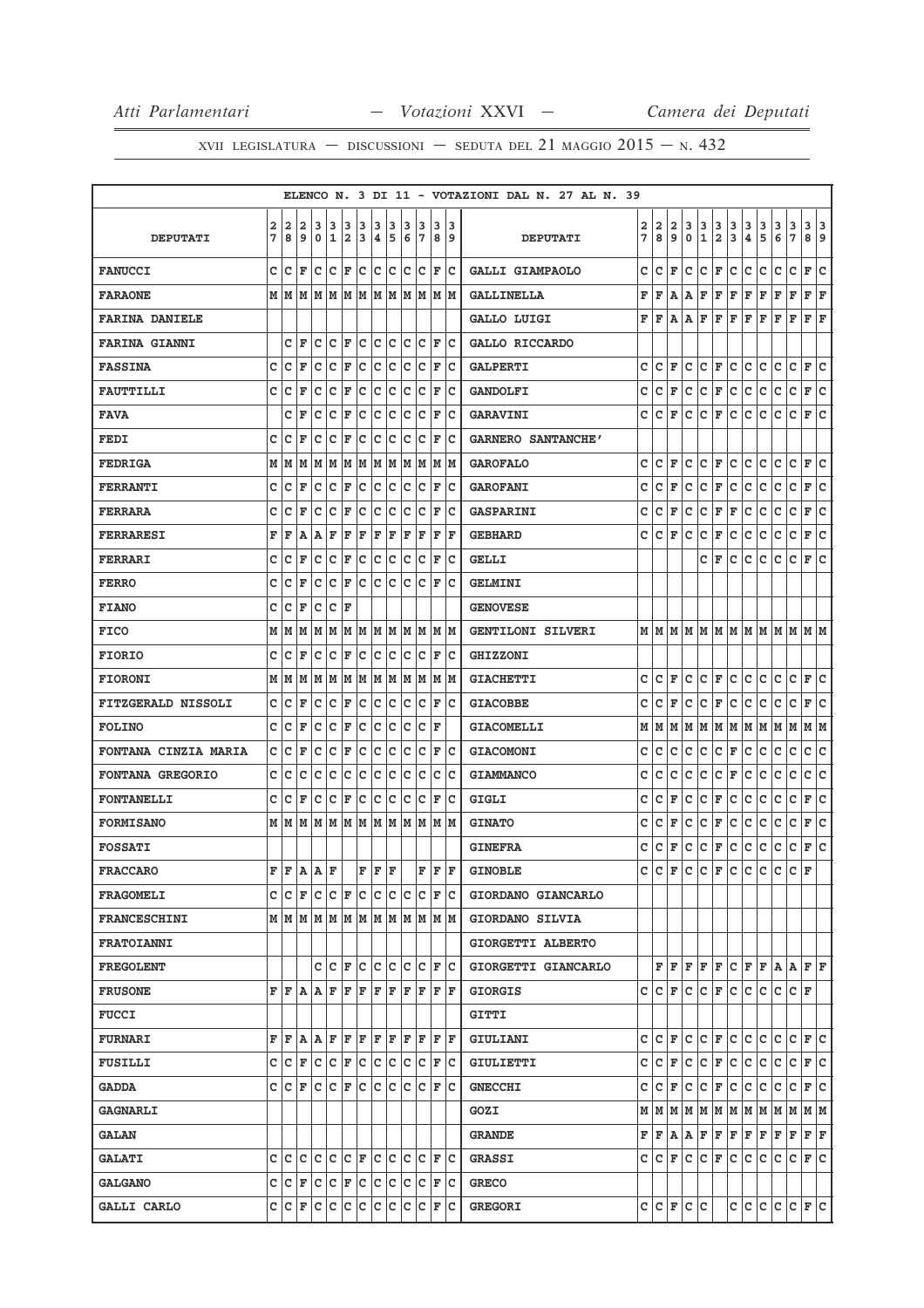|                         |                         |       |     |                            |             |     |             |     |             |     |       |                 |    |    | ELENCO N. 3 DI 11 - VOTAZIONI DAL N. 27 AL N. 39 |   |         |                         |              |                   |               |               |                                                                                                                                                                  |               |                                                                       |                          |                              |     |
|-------------------------|-------------------------|-------|-----|----------------------------|-------------|-----|-------------|-----|-------------|-----|-------|-----------------|----|----|--------------------------------------------------|---|---------|-------------------------|--------------|-------------------|---------------|---------------|------------------------------------------------------------------------------------------------------------------------------------------------------------------|---------------|-----------------------------------------------------------------------|--------------------------|------------------------------|-----|
|                         | $\overline{\mathbf{2}}$ | 2     | 2   | 3                          | 3           | 3   | 3           | 3   | 3           | з   | 3     | 3               |    | 3  |                                                  | 2 | 2       | $\overline{\mathbf{2}}$ | 3            |                   |               |               |                                                                                                                                                                  |               | 3                                                                     |                          | 3 3                          |     |
| <b>DEPUTATI</b>         | 7                       | 8     | 9   | $\mathbf 0$                | 1           | 2   | 3           | ∣4. | 5           | 6   | 17    |                 | 89 |    | <b>DEPUTATI</b>                                  | 7 | 8       | 9                       | $\mathbf 0$  | $\frac{3}{1}$     | $\frac{3}{2}$ | $\frac{3}{3}$ | $\frac{3}{4}$                                                                                                                                                    | $\frac{3}{5}$ | 6                                                                     | $\frac{3}{7}$            | 89                           |     |
| <b>GRIBAUDO</b>         | c                       | Iс    | F   | c                          | lc.         | F   | c           | c   | lc          | c   | Iс    | F               |    | lc | <b>LORENZIN</b>                                  |   | MM      | M                       | lм           | M                 | M   M         |               | M                                                                                                                                                                | M             | M                                                                     | M                        | MM                           |     |
| <b>GRILLO</b>           | $\mathbf F$             | F     | A   | A                          | F           | F   | F           | F   | F           | F   | F     | F               | F  |    | <b>LOSACCO</b>                                   | c | lc.     | F                       | lc.          | c                 | F C           |               | c.                                                                                                                                                               | lc.           | lc.                                                                   | $\mathbf c$              | F C                          |     |
| <b>GRIMOLDI</b>         | F                       | F     | F   |                            | F           | F   | F           | F   | F           | F   | F     | F               | ΙF |    | <b>LOTTI</b>                                     |   | MM      |                         | MM           |                   | M   M   M     |               | M                                                                                                                                                                | M             | M                                                                     | M                        | MM                           |     |
| <b>GUERINI GIUSEPPE</b> | C                       | c     | F   | lc                         | $\mathbf c$ | l F | C           | C   | lc          | C   | lc    | F               |    | lc | LUPI                                             |   | м∣м     |                         | MM           |                   | M M M         |               | M                                                                                                                                                                | M             | M                                                                     | M                        | M  M                         |     |
| <b>GUERINI LORENZO</b>  |                         |       |     |                            |             |     |             |     |             |     |       |                 |    |    | LUPO                                             | М | lм      |                         |              |                   |               |               |                                                                                                                                                                  |               | м м м м м м м м                                                       |                          | MM                           |     |
| <b>GUERRA</b>           | C                       |       | F   | c                          | c           | F   | c           | c   | lc          | c   | Ιc    | F               | lc |    | <b>MADIA</b>                                     |   |         |                         |              |                   |               |               |                                                                                                                                                                  |               | $M$   $M$   $M$   $M$   $M$   $M$   $M$   $M$   $M$   $M$             |                          | MM                           |     |
| <b>GUIDESI</b>          | F                       | ΙF    | F   | F                          | F           | F   | F           | F   | F           | A   | ۱A.   | F               | ΙF |    | <b>MAESTRI</b>                                   | c | lc.     | F                       | lc.          | lc.               | F C           |               | c.                                                                                                                                                               | lc.           | lc.                                                                   | lc.                      | F C                          |     |
| <b>GULLO</b>            | C                       | lc    | F   | c                          | c           | F   | c           | Ιc  | Iс          | c   | lc    | F               |    | lc | <b>MAGORNO</b>                                   |   |         |                         |              |                   |               |               |                                                                                                                                                                  |               |                                                                       |                          |                              |     |
| <b>GUTGELD</b>          |                         |       |     |                            |             |     |             |     |             |     |       |                 |    |    | <b>MAIETTA</b>                                   | F | F       | F                       | F            | F                 | F             | F             | F                                                                                                                                                                | ΙF            | F                                                                     | F                        | F                            | lc  |
| <b>IACONO</b>           | c                       | c     | l F | c                          | lc.         | F   | lc.         | C   | lc          | C   | lc    | F               | lc |    | <b>MALISANI</b>                                  | c | c       | F                       | c            | c                 | F             | c             | c                                                                                                                                                                | c             | с                                                                     | c                        | F                            | c   |
| IANNUZZI CRISTIAN       | F                       | F     | A   | Α                          | F           | F   | F           | F   | l F         |     | F     | F               | ١F |    | <b>MALPEZZI</b>                                  | c | c       | F                       | $\mathtt{C}$ | c                 | F             | c             | $\mathtt{C}$                                                                                                                                                     | c             | C                                                                     | $\mathtt{C}$             | F                            | c   |
| IANNUZZI TINO           | c                       | C     | F   | C                          | c           | F   | c           | c   | c           | c   | lc    | F               | lc |    | <b>MANCIULLI</b>                                 | C | c       | F                       | $\mathtt{C}$ | c                 | F             | c             | c                                                                                                                                                                | c             | c                                                                     | $\mathtt{C}$             | F                            | c   |
| <b>IMPEGNO</b>          | C                       | c     | F   | c                          | c           | F   | c           | c   | Iс          | c   | Ιc    | F               |    | lc | <b>MANFREDI</b>                                  | c | lc.     | F                       | lc.          | c                 | F             | lc.           | c                                                                                                                                                                | c             | с                                                                     | c                        | F                            | lc  |
| <b>INCERTI</b>          | C                       | lc.   | F   | lc                         | lc.         | F   | c           | lc  | lc          | lc. | lc    | l F             | lc |    | <b>MANNINO</b>                                   |   |         |                         |              |                   |               |               |                                                                                                                                                                  |               |                                                                       |                          |                              |     |
| <b>INVERNIZZI</b>       |                         |       |     |                            |             |     |             |     |             |     |       |                 |    | F  | <b>MANTERO</b>                                   |   |         |                         |              |                   |               |               |                                                                                                                                                                  |               |                                                                       |                          |                              |     |
| IORI                    | C                       | lc.   | F   | lc.                        | c           | F   | lc.         | lc. | c           | lc. | lc    | ΙF              |    | Ιc | <b>MANZI</b>                                     | c | C F     |                         | c            | c                 | F             | lc.           | lc.                                                                                                                                                              | lc.           | c                                                                     | $\mathbf c$              | F                            | lc  |
| <b>KRONBICHLER</b>      | C                       | c     | F   | c                          | C           | F   | c           | c   | Iс          | c   | lc    | F               |    | Ιc | <b>MARANTELLI</b>                                | c | c       | F                       | c            | c                 | F             | c             | c                                                                                                                                                                | c             | c                                                                     | c                        | F                            | lc. |
| L'ABBATE                |                         |       |     |                            |             |     |             |     |             |     |       |                 |    | F  | <b>MARAZZITI</b>                                 | c | c       | F                       | $\mathtt{C}$ | c                 | F             | c             | $\mathtt{C}$                                                                                                                                                     | c             | C                                                                     | $\mathbf C$              | F                            | c   |
| LABRIOLA                |                         |       |     |                            |             |     |             |     |             |     |       |                 |    |    | <b>MARCHETTI</b>                                 | c | c       | F                       | c            | c                 | F             | c             | c                                                                                                                                                                | lc.           | с                                                                     | $\mathbf c$              | F                            | c   |
| <b>LACQUANITI</b>       |                         | c Ic  | ΙF  | lc                         | Iс          | F   | c           | Ιc  | lc          | lc. | lc    | F               | lc |    | <b>MARCHI</b>                                    | c | lc.     | F                       | lc.          | lc.               | F             | lc.           | c                                                                                                                                                                | c             | с                                                                     | c                        | F                            | c   |
| <b>LAFFRANCO</b>        |                         |       |     |                            |             |     |             |     |             |     |       |                 |    |    | <b>MARCOLIN</b>                                  |   |         |                         |              |                   |               |               |                                                                                                                                                                  |               |                                                                       |                          |                              |     |
| <b>LAFORGIA</b>         |                         |       |     |                            |             |     |             |     |             |     |       |                 |    |    | <b>MARCON</b>                                    |   | MM      |                         | M M          |                   |               |               | M   M   M   M                                                                                                                                                    |               | M                                                                     | M                        | M  M                         |     |
| <b>LAINATI</b>          | c                       | lc    | c   | lc.                        | lc.         | lc. | F           | lc. | c           | lc. | lc    | lc.             | c  |    | <b>MARGUERETTAZ</b>                              | c | $ C $ F |                         | lc.          | $ c _F c$         |               |               | c.                                                                                                                                                               | lc.           | lc.                                                                   | lc.                      | F C                          |     |
| LA MARCA                | c                       | c     | F   | c                          | c           | F   | c           | c   | c           | C   | Ιc    | F               | lc |    | <b>MARIANI</b>                                   |   |         |                         |              |                   |               |               |                                                                                                                                                                  |               |                                                                       |                          |                              | c   |
| <b>LA RUSSA</b>         |                         |       |     | м м м м м м                |             |     |             | MM  |             |     | MM    |                 | MM |    | <b>MARIANO</b>                                   |   |         |                         |              | $c c _F c c _F c$ |               |               | c c                                                                                                                                                              |               | c                                                                     | c.                       | F C                          |     |
| <b>LATRONICO</b>        | c                       | c     |     | c c c c  <sub>F</sub>  c c |             |     |             |     |             | c   | lc    | c               |    | lc | <b>MAROTTA</b>                                   |   |         |                         |              |                   |               |               |                                                                                                                                                                  |               |                                                                       |                          | c c                          |     |
| <b>LATTUCA</b>          |                         | C C F |     | c c                        |             | F   | $ {\bf c} $ | c c |             | lc. | Ιc    | F               | ΙC |    | <b>MARROCU</b>                                   |   |         |                         | C C F C      |                   |               |               | C F C C C                                                                                                                                                        |               | с                                                                     | с                        | F C                          |     |
| LAURICELLA              |                         | C C F |     | C C F C C C C F            |             |     |             |     |             |     |       |                 |    |    | <b>MARRONI</b>                                   |   |         |                         |              |                   |               |               | C C F C C F C C C C                                                                                                                                              |               |                                                                       | $ C $ $\mathbf{F}$ $ C $ |                              |     |
| <b>LAVAGNO</b>          | C                       |       |     |                            | CCF         |     | c           |     | c c         | lc. | lc.   | lF.             | ΙC |    | <b>MARTELLA</b>                                  |   |         |                         |              |                   |               |               |                                                                                                                                                                  |               |                                                                       |                          |                              |     |
| <b>LENZI</b>            |                         |       |     |                            |             |     |             |     |             |     |       |                 |    |    | <b>MARTELLI</b>                                  |   |         |                         |              |                   |               |               |                                                                                                                                                                  |               | CCFCCFCFCCCCCCFC                                                      |                          |                              |     |
| <b>LETTA</b>            |                         |       |     |                            |             |     |             |     |             |     |       |                 |    |    | <b>MARTI</b>                                     |   |         |                         |              |                   |               |               |                                                                                                                                                                  |               |                                                                       |                          |                              |     |
| <b>LEVA</b>             |                         | C C F |     | $ c c _F c$                |             |     |             | c c |             |     | lc lc | ١F              |    |    | <b>MARTINELLI</b>                                |   |         |                         |              |                   |               |               |                                                                                                                                                                  |               |                                                                       |                          |                              |     |
| <b>LIBRANDI</b>         |                         | C C F |     | C C F C                    |             |     |             | c c |             |     |       | C C F C         |    |    | <b>MARTINO ANTONIO</b>                           |   |         |                         |              |                   |               |               |                                                                                                                                                                  |               | $M$   $M$   $M$   $M$   $M$   $M$   $M$   $M$   $M$   $M$   $M$   $M$ |                          |                              |     |
| LIUZZI                  |                         |       |     |                            |             |     |             |     |             |     |       |                 |    |    | <b>MARTINO PIERDOMENICO</b>                      |   |         |                         |              |                   |               |               | $C  C  F  C  C  F  C  C  C$                                                                                                                                      |               |                                                                       |                          |                              | c   |
| <b>LOCATELLI</b>        |                         |       |     |                            |             |     |             |     | C C F C C C |     |       | $ C C $ F $ C $ |    |    | <b>MARZANA</b>                                   |   |         |                         |              |                   |               |               | $\mathbf{F} \left  \mathbf{F} \right  \mathbf{A} \left  \mathbf{A} \right  \mathbf{F} \left  \mathbf{F} \right  \mathbf{F} \left  \mathbf{F} \right  \mathbf{F}$ |               | F F                                                                   |                          | $\mathbf{F} \mid \mathbf{F}$ |     |
| <b>LODOLINI</b>         | c                       | Iс    | F   | Iс                         | c           | F   | c           | Iс  | с           | с   | Iс    | F               |    | Iс | <b>MARZANO</b>                                   |   |         |                         | C C F C      | с                 | F             | c             | с                                                                                                                                                                | Iс            | с                                                                     | с                        | F C                          |     |
| <b>LOMBARDI</b>         |                         | F F A |     | A F                        |             | F   | F           | F   | F           | F   | F     | F               | ΙF |    | <b>MASSA</b>                                     |   | C C F C |                         |              |                   |               | F C           | lc.                                                                                                                                                              | с             | c                                                                     | с                        | F C                          |     |
| LO MONTE                |                         |       |     |                            |             |     |             |     |             |     |       |                 |    |    | <b>MATARRELLI</b>                                |   |         |                         |              |                   |               |               |                                                                                                                                                                  |               |                                                                       |                          |                              |     |
| <b>LONGO</b>            |                         |       |     |                            |             |     |             |     |             |     |       |                 |    |    | <b>MATARRESE</b>                                 |   |         |                         |              |                   |               |               |                                                                                                                                                                  |               |                                                                       |                          |                              |     |
| <b>LOREFICE</b>         |                         |       |     |                            |             |     |             |     |             |     |       |                 |    |    | <b>MATTIELLO</b>                                 |   |         |                         |              |                   |               |               |                                                                                                                                                                  |               | $C  C  F  C  C  F  C  C  C  C  F  C $                                 |                          |                              |     |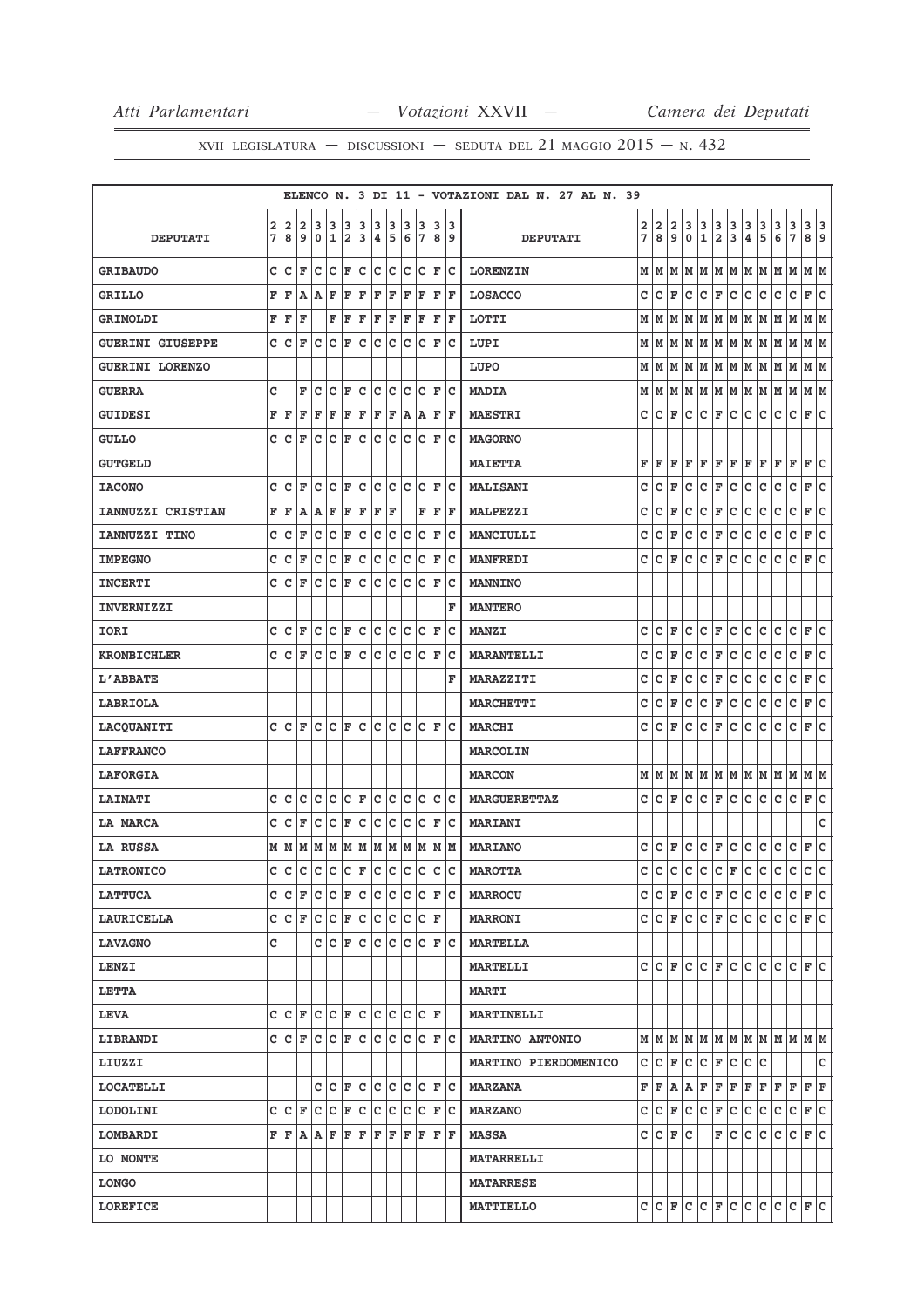|                       |        |     |                         |         |       |     |     |     |     |             |     |     |      |     | ELENCO N. 3 DI 11 - VOTAZIONI DAL N. 27 AL N. 39 |              |     |              |              |                   |                          |                          |               |               |                                                                                                                                                |                                       |                                                 |     |
|-----------------------|--------|-----|-------------------------|---------|-------|-----|-----|-----|-----|-------------|-----|-----|------|-----|--------------------------------------------------|--------------|-----|--------------|--------------|-------------------|--------------------------|--------------------------|---------------|---------------|------------------------------------------------------------------------------------------------------------------------------------------------|---------------------------------------|-------------------------------------------------|-----|
|                       |        | 2   | 2                       | з       | 3     | 3   | 3   | 3   | 3   | 3           | 3   | 3   |      | 13  |                                                  | 2            | 2   | 2            |              |                   |                          |                          |               |               |                                                                                                                                                |                                       |                                                 |     |
| <b>DEPUTATI</b>       | 2<br>7 | 8   | 9                       | 0       | 1     | 2   | 3   | 4   | 5   | 6           | 17  |     | 89   |     | <b>DEPUTATI</b>                                  | 7            | 8   | 9            | З<br>0       | $\frac{3}{1}$     | $\frac{3}{2}$            | $\frac{3}{3}$            | $\frac{3}{4}$ | $\frac{3}{5}$ | $\frac{3}{6}$                                                                                                                                  | $\begin{array}{c} 3 \\ 7 \end{array}$ | $\begin{array}{c c} 3 & 3 \\ 8 & 9 \end{array}$ |     |
| <b>MAURI</b>          |        |     |                         |         |       |     |     |     |     |             |     |     |      |     | <b>NICOLETTI</b>                                 | М            | M   | lм           |              |                   |                          |                          |               |               | M   M   M   M   M   M   M   M   M                                                                                                              |                                       |                                                 |     |
| MAZZIOTTI DI CELSO    | c      | c   | F                       | c       | lc.   | ΙF  |     | c   | Ιc  | c           | Ιc  | F   |      | Ιc  | <b>NIZZI</b>                                     | c            | c   | c            | c            | c                 | c                        | c                        | c             | c             | c                                                                                                                                              | C                                     | c c                                             |     |
| MAZZOLI               | c      | c   | F                       | c       | c     | F   | c   | c   | c   | c           | c   | ΙF  |      | Ιc  | <b>NUTI</b>                                      | F            | F   | А            | Α            | F                 | F                        | F                        | F             | F             | F                                                                                                                                              | F                                     | F                                               | F   |
| <b>MELILLA</b>        | c      | Ιc  | F                       | c       | c     | F   | c   | lc. | c   | c           | lc  | F   |      | Ιc  | <b>OCCHIUTO</b>                                  | с            | c   | $\mathtt{C}$ | c            | c                 | c                        | F                        | c             | c             | c                                                                                                                                              |                                       | c c                                             |     |
| MELILLI               |        |     | F                       | C       | C     | F   |     |     |     |             |     |     |      | c   | <b>OLIARO</b>                                    | c            | с   | F            | $\mathtt{C}$ | c                 | F                        | c                        | c             | c             | c                                                                                                                                              | c                                     | F                                               | lc  |
| <b>MELONI GIORGIA</b> |        |     |                         |         |       |     |     |     |     |             |     |     |      |     | <b>OLIVERIO</b>                                  | c            | c   | F            | $\mathtt{C}$ | c                 | $\mathbf F$              | c                        | $\mathtt{C}$  | $\mathtt{C}$  | C                                                                                                                                              |                                       |                                                 |     |
| <b>MELONI MARCO</b>   | c      | c   | F                       | c       | c     | F   | F   | c   | Ιc  | c           | Ιc  | F   |      | Iс  | ORFINI                                           | c            | с   | F            | $\mathbf C$  | c                 | F                        | c                        | c             | c             | c                                                                                                                                              | C F                                   |                                                 |     |
| <b>MERLO</b>          | М      | M   | M                       | M       | M     | M   | M   | M   | M   | M           | M   | M   |      | M   | <b>ORLANDO</b>                                   | c            | c   | F            | c            | c                 | F                        | c                        | с             | c             | с                                                                                                                                              | c                                     | F                                               | c   |
| <b>META</b>           |        | MM  | M                       |         | M M M |     | M   |     | M M |             | MM  |     | M  M |     | <b>OTTOBRE</b>                                   | с            | с   | $\mathtt{C}$ | c            | c                 | c                        | c                        | c             | c             | c                                                                                                                                              | c                                     | F C                                             |     |
| MICCOLI               |        |     |                         |         |       |     |     |     |     |             |     |     |      |     | <b>PAGANI</b>                                    | с            | c   | F            | c            | c                 | F                        | c                        | с             | c             | с                                                                                                                                              | c                                     | F                                               |     |
| MICILLO               |        |     |                         |         |       |     |     |     |     |             |     |     |      |     | <b>PAGANO</b>                                    |              |     |              |              |                   |                          |                          |               |               |                                                                                                                                                |                                       |                                                 |     |
| <b>MIGLIORE</b>       | M      | M   | M                       | M       | M     | M   | lм  | M   | M   | M           | M   | M   |      | Iм  | <b>PAGLIA</b>                                    |              |     |              |              |                   |                          |                          |               |               |                                                                                                                                                |                                       |                                                 |     |
| <b>MILANATO</b>       | c      | c   | C                       | lc      | lc.   | c   |     | c   | Ιc  | C           | Ιc  | c   |      | Ιc  | <b>PALAZZOTTO</b>                                |              |     |              |              |                   |                          |                          |               |               |                                                                                                                                                |                                       |                                                 |     |
| <b>MINARDO</b>        | c      | c   | F                       | c       | c     | ΙF  | c   | lc. | Iс  | c           | Ιc  | ΙF  |      | Ιc  | <b>PALESE</b>                                    | с            | с   | c            | c            | c                 | C F                      |                          | c             | c             | c                                                                                                                                              | $\mathtt{C}$                          | c c                                             |     |
| MINNUCCI              |        |     |                         |         |       |     |     |     |     |             |     |     |      |     | <b>PALMA</b>                                     | c            | c   | F            | c            | c                 | F                        | F                        | c             | c             | с                                                                                                                                              | c                                     | F                                               | c   |
| <b>MIOTTO</b>         | c      | c   | F                       | lc.     | lc.   | F   | c   | lc. | lc  | lc.         | lc  | F   |      | lc  | <b>PALMIERI</b>                                  |              |     |              |              |                   |                          |                          |               |               |                                                                                                                                                |                                       |                                                 |     |
| <b>MISIANI</b>        | c      | c   | F                       | c       | C     | F   | c   | с   | c   | с           | c   | F   |      | Iс  | PALMIZIO                                         | c            | c   | c            | c            | c                 | c                        |                          |               |               |                                                                                                                                                | F                                     | c                                               | c   |
| <b>MISURACA</b>       |        |     |                         |         |       |     |     |     |     |             |     |     |      |     | <b>PANNARALE</b>                                 | c            | c   | F            | c            | c                 | F                        | lc.                      | c             | c             | c                                                                                                                                              | c                                     | F                                               | lc. |
| <b>MOGNATO</b>        | c      | C   | F                       | C       | C     | l F | lc  | C   | lc  | C           | lc  | ΙF  |      | Iс  | <b>PARENTELA</b>                                 |              |     |              |              |                   |                          |                          |               |               |                                                                                                                                                |                                       |                                                 |     |
| <b>MOLEA</b>          | c      | c   | F                       | c       | C     | F   | c   | c   | Iс  | c           | c   | F   |      | Ιc  | <b>PARIS</b>                                     | c            | c   | F            | c            | c                 | F                        | c                        | c             | c             | c                                                                                                                                              | c                                     | F                                               | c   |
| <b>MOLTENI</b>        | F      | F   | F                       | F       | F     | F   | F   | F   | F   | A           | A   | F   |      | F   | <b>PARISI</b>                                    | c            | c   | $\mathtt{C}$ | $\mathbf C$  | c                 | c                        | F                        | c             | c             |                                                                                                                                                |                                       | c                                               | lc. |
| <b>MONACO</b>         | с      | c   | F                       | c       | c     | F   | c   | c   | c   | c           | Ιc  | F   |      | Iс  | PARRINI                                          | c            | c   | F            | c            | c                 | F                        | c                        | с             | c             | c                                                                                                                                              | c                                     | F                                               | c   |
| <b>MONCHIERO</b>      | c      | c   | F                       | C       | c     | F   | c   | c   | c   | $\mathbf c$ | Ιc  | F   |      | Iс  | <b>PASTORELLI</b>                                |              |     |              |              |                   |                          |                          |               |               |                                                                                                                                                |                                       |                                                 |     |
| MONGIELLO             | с      | с   | F                       | c       | c     | F   | с   | с   | с   | с           | c   | F   |      | Iс  | <b>PASTORINO</b>                                 |              |     |              |              |                   |                          |                          |               |               |                                                                                                                                                |                                       |                                                 |     |
| <b>MONTRONI</b>       | c      | c   | F                       | с       | c     | F   | c   | с   | c   | C           | c   | F   |      | Iс  | <b>PATRIARCA</b>                                 | c            | c   | F            | $\mathtt{C}$ |                   | $ c _{\mathbf{F}}$       | c.                       | c             | c             | c                                                                                                                                              | $ C $ $\mathbf{F}$ $ C $              |                                                 |     |
| <b>MORANI</b>         | Ć      | C   | $\overline{\mathbf{F}}$ | c       | c     | F   | c   | c   | c   | c           | c   | F   |      | lc. | <b>PELILLO</b>                                   | $\mathbf{C}$ | c   |              |              |                   |                          |                          |               |               | $\mathbf{F}$ $\mathbf{c}$ $\mathbf{c}$ $\mathbf{F}$ $\mathbf{c}$ $\mathbf{c}$ $\mathbf{c}$ $\mathbf{c}$ $\mathbf{c}$ $\mathbf{F}$ $\mathbf{c}$ |                                       |                                                 |     |
| <b>MORASSUT</b>       | c      | с   | ΙF                      | c       | с     | F   | с   | с   | Iс  | с           | Iс  | F   |      | Ιc  | <b>PELLEGRINO</b>                                | с            | c   | F            | с            | c                 | F                        | c                        | с             | с             | с                                                                                                                                              | C F                                   |                                                 |     |
| <b>MORETTO</b>        | c      | Iс  | F                       | Iс      | c     | F   | c   | lc. | Iс  | Iс          | Iс  | F   |      | ΙC  | <b>PELUFFO</b>                                   | c            | C F |              | lc.          |                   | $ C $ $\mathbf{F}$ $ C $ |                          | lc.           | lc.           | c                                                                                                                                              | C F C                                 |                                                 |     |
| <b>MOSCATT</b>        | c      | с   | F                       | Iс      | c     | F   | c   |     | c   | Iс          | Iс  | F   |      | Ιc  | PES                                              | c            | с   | с            | c            | $ {\tt C} \,  $ F |                          |                          |               |               | с                                                                                                                                              | с                                     | c c                                             |     |
| MOTTOLA               | с      | Iс  | Ιc                      | с       | c     | lc. | F   | lc. | lc  | Iс          | Iс  | lc. |      | Iс  | <b>PESCO</b>                                     | F            |     | F A          | Α            | F                 | F F                      |                          |               | F             | F                                                                                                                                              | F                                     | F F                                             |     |
| <b>MUCCI</b>          |        |     |                         |         |       |     |     |     |     |             |     |     |      |     | PETRAROLI                                        | F            | F   | A   A        |              | F                 | F                        | F F                      |               | F             | F                                                                                                                                              | F                                     | FF                                              |     |
| <b>MURA</b>           | c      | c   | F                       | c       | c     | F   | ∣c  | c   | c   | $\mathbf c$ | lc  | F   |      | Iс  | <b>PETRENGA</b>                                  |              |     |              |              |                   |                          |                          |               |               |                                                                                                                                                |                                       |                                                 |     |
| <b>MURER</b>          | c      | c   | F                       | Iс      | c     | F   | Ιc  | c   | Ιc  | c           | Ιc  | F   |      | Iс  | <b>PETRINI</b>                                   | c            |     | C F          | lc.          |                   |                          | $ c _F c c c$            |               |               | с                                                                                                                                              | $ c _F _C$                            |                                                 |     |
| <b>NACCARATO</b>      | c      | Iс  | F                       | Iс      | с     | F   | c   | Iс  | Iс  | c           | Iс  | Iс  |      |     | <b>PIAZZONI</b>                                  | с            |     | C F          | c            |                   |                          | $ C $ $\mathbf{F}$ $ C $ | c             | lc.           | с                                                                                                                                              | $ C $ $\mathbf{F}$ $ C $              |                                                 |     |
| <b>NARDI</b>          | c      | lc. | F                       | Iс      | lc.   | F   | lc. | c   | Iс  | Iс          | Iс  | F   |      | Iс  | PICCHI                                           | c            | c   | c            |              | c c               |                          | C F                      | c c           |               | c                                                                                                                                              | c                                     | c c                                             |     |
| <b>NARDUOLO</b>       |        |     |                         |         |       |     |     |     |     |             |     |     |      |     | <b>PICCIONE</b>                                  |              |     |              |              |                   |                          |                          |               |               |                                                                                                                                                |                                       |                                                 |     |
| <b>NASTRI</b>         | F      | F F |                         | $F$ $F$ |       | lF. | ΙF  | FF  |     |             | F F |     | F C  |     | PICCOLI NARDELLI                                 | с            |     | C F          |              | C C F C C C       |                          |                          |               |               | c                                                                                                                                              | $ C $ $\mathbf{F}$ $ C $              |                                                 |     |
| <b>NESCI</b>          |        |     |                         |         |       |     |     |     |     |             |     |     |      |     | PICCOLO GIORGIO                                  | c            | с   | F            | c            | c                 |                          | F C                      | c             | c             | c                                                                                                                                              | c                                     | F C                                             |     |
| <b>NESI</b>           |        |     |                         | с       | c     | c   | c   | c   | c   | lc.         | ∣c  |     | F C  |     | PICCOLO SALVATORE                                | c            |     | C F          | c            |                   | $ c _F$                  | c.                       | c.            | c             | c                                                                                                                                              | C F                                   |                                                 |     |
| <b>NICCHI</b>         | c      | C F |                         | c c     |       | F   | lc. | c   | c   | Iс          | lc. | F   |      | Iс  | <b>PICCONE</b>                                   |              |     |              |              |                   |                          |                          |               |               |                                                                                                                                                |                                       |                                                 |     |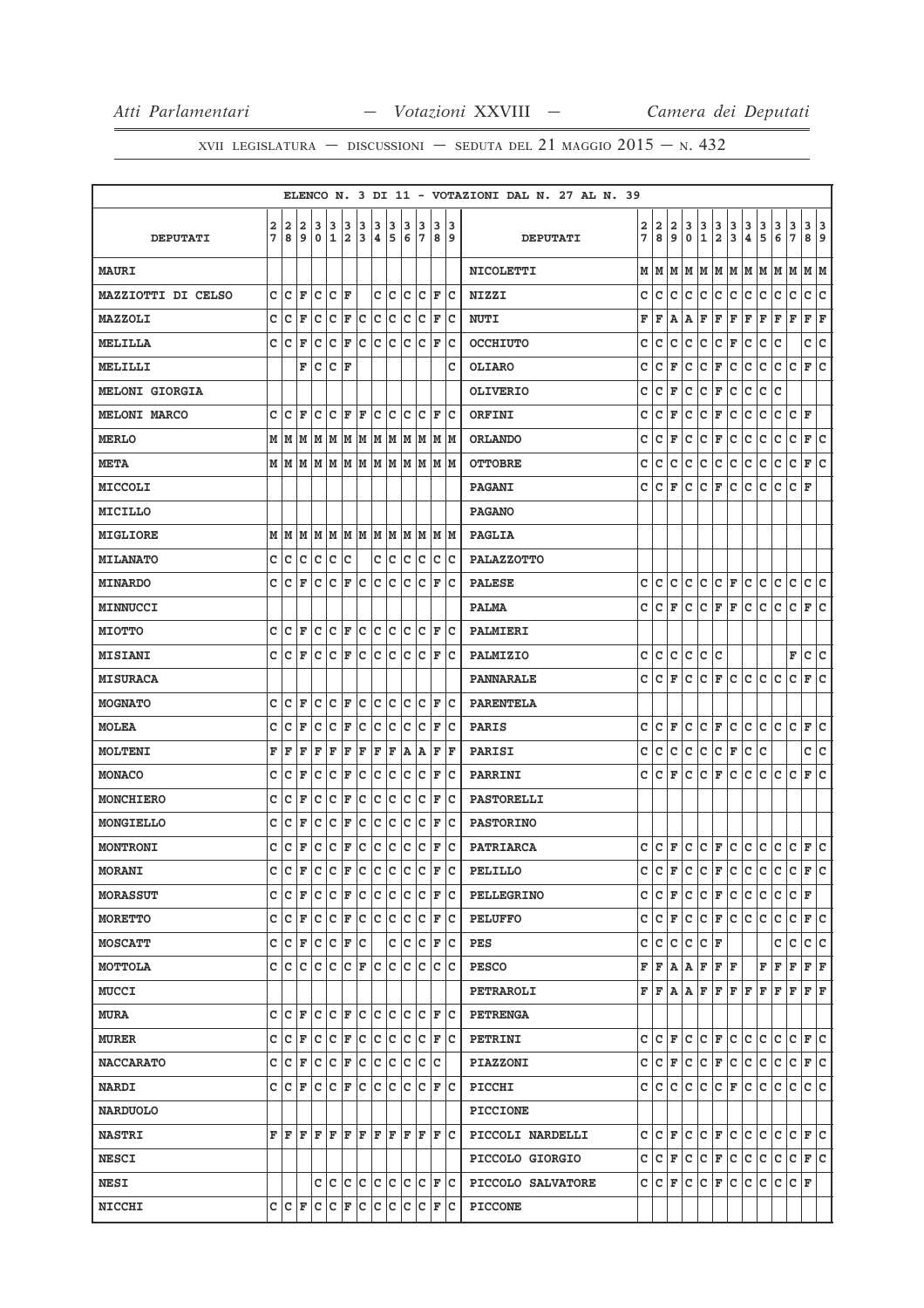|                      |        |         |                     |                        |        |                      |             |        |        |        |         |                                                                                                                                                                                                                                                  |          | ELENCO N. 3 DI 11 - VOTAZIONI DAL N. 27 AL N. 39 |        |        |        |               |                 |                          |              |             |                                 |                             |                          |                              |     |
|----------------------|--------|---------|---------------------|------------------------|--------|----------------------|-------------|--------|--------|--------|---------|--------------------------------------------------------------------------------------------------------------------------------------------------------------------------------------------------------------------------------------------------|----------|--------------------------------------------------|--------|--------|--------|---------------|-----------------|--------------------------|--------------|-------------|---------------------------------|-----------------------------|--------------------------|------------------------------|-----|
| <b>DEPUTATI</b>      | 2<br>7 | 2<br>8  | 2<br>9              | 3<br>$\mathbf 0$       | 3<br>1 | 3<br>2               | 3<br>3      | 3<br>4 | 3<br>5 | з<br>6 | 3<br>17 | 3<br>8                                                                                                                                                                                                                                           | 3<br>و ا | <b>DEPUTATI</b>                                  | 2<br>7 | 2<br>8 | 2<br>9 | з<br>0        | 3<br>1          | з<br>$\mathbf{2}$        | 3<br>3       | 3<br>4      | 3<br>5                          | 3<br>6                      | 3<br>$\overline{7}$      | 3<br>8 9                     | 3   |
|                      |        |         |                     |                        |        |                      |             |        |        |        |         |                                                                                                                                                                                                                                                  |          |                                                  |        |        |        |               |                 |                          |              |             |                                 |                             |                          |                              |     |
| PIEPOLI              | c      | c       | F                   | c                      | c      | F                    | c           | c      | Iс     | с      | с       | F                                                                                                                                                                                                                                                |          | <b>ROCCELLA</b>                                  |        |        |        |               |                 |                          |              |             |                                 |                             |                          |                              |     |
| PILI                 | F      | F       | A                   | Α                      | F      | A                    | F           | F      | F      | ΙF     | F       | F                                                                                                                                                                                                                                                | F        | <b>ROCCHI</b>                                    | c      |        | CF     | c             | c               | F                        | c            | c           | lc.                             | c                           | lc.                      | F C                          |     |
| PILOZZI              | c      | с       | F                   | c                      | C      | F                    | с           | с      | c      | с      | с       | F                                                                                                                                                                                                                                                | c        | <b>ROMANINI</b>                                  | с      |        |        |               |                 |                          |              |             |                                 |                             |                          |                              |     |
| <b>PINI GIANLUCA</b> | F      | F       | F                   | F                      | F      | F                    | F           | F      | F      | Α      | Α       | F                                                                                                                                                                                                                                                | l F      | ROMANO ANDREA                                    |        |        |        |               |                 |                          |              |             |                                 |                             |                          |                              |     |
| PINI GIUDITTA        | C      | C       | F                   | C                      | C      | F                    | C           | C      | c      | C      | C       | F                                                                                                                                                                                                                                                | c        | ROMANO FRANCESCO SAVE.                           | c      | c      | c      | c             | c               | c                        | c            | c           | c                               | с                           | c                        | c                            |     |
| <b>PINNA</b>         | c      | c       | F                   | c                      | C      | ΙF                   | c           | c      | c      | c      | с       | F                                                                                                                                                                                                                                                | c        | ROMANO PAOLO NICOLO'                             | F      | l F    | A      | Α             | F               | F                        | F            | F           | F                               | F                           | F                        | $\mathbf{F} \mid \mathbf{F}$ |     |
| <b>PIRAS</b>         | c      | c       | F                   | c                      | c      | F                    | c           | c      | Iс     | c      | с       | ΙF                                                                                                                                                                                                                                               | Ιc       | <b>ROMELE</b>                                    |        |        |        |               |                 |                          |              |             |                                 |                             |                          |                              |     |
| <b>PISANO</b>        | F      | F       | Α                   | A                      | F      | F                    | F           | F      | F      | F      | F       |                                                                                                                                                                                                                                                  | F        | RONDINI                                          | F      | F      | F      | F             | F               | F                        | F            | F           | F                               | Α                           | Α                        | F                            |     |
| <b>PISICCHIO</b>     | М      | M       | M                   | с                      | c      | F                    | c           | C      | c      | с      | с       | F                                                                                                                                                                                                                                                | Ιc       | <b>ROSATO</b>                                    | с      | с      | F      | с             | с               | F                        | с            | с           | с                               | с                           | c                        | F                            | Iс  |
| <b>PISO</b>          | c      | с       | F                   | c                      | c      | F                    | с           | с      | c      | с      | с       | F                                                                                                                                                                                                                                                | c        | <b>ROSSI DOMENICO</b>                            | М      | М      | M      | М             | M               | M                        | M            | M           | M                               | M                           | M                        | M  M                         |     |
| PISTELLI             | М      | M       | M                   | M                      | M      | M                    | M           | M      | M      | M      | M       | M                                                                                                                                                                                                                                                | lМ       | <b>ROSSI PAOLO</b>                               | с      | с      | F      | с             | с               | $\mathbf F$              | с            | c           | с                               | с                           | с                        | F                            | c   |
| <b>PIZZOLANTE</b>    | C      | C       | F                   | C                      | C      | F                    | C           | C      | C      | C      | C       | F                                                                                                                                                                                                                                                | Ιc       | <b>ROSSOMANDO</b>                                | C      | c      | F      | c             | с               | F                        | с            | c           | с                               | c                           | c                        | F                            | lc. |
| <b>PLACIDO</b>       | C      | c       | F                   | c                      | c      | F                    | c           | c      | c      | c      | с       | F                                                                                                                                                                                                                                                | Ιc       | <b>ROSTAN</b>                                    | c      | c      | F      | с             | с               | F                        | с            | с           | с                               | с                           | c                        | F                            | lc  |
| <b>PLANGGER</b>      |        |         | F                   | c                      | C      | c                    | c           | C      | lc     | c      | c       | c                                                                                                                                                                                                                                                | Ιc       | <b>ROSTELLATO</b>                                | c      | с      | F      | с             | с               | F                        | с            | с           | с                               | с                           | c                        | F                            | c   |
| POLIDORI             |        |         |                     |                        |        |                      |             |        |        |        |         |                                                                                                                                                                                                                                                  |          | <b>ROTONDI</b>                                   | c      | c      | c      | c             | c               | c                        | F            | с           | с                               | c                           | c                        | c                            | lc. |
| <b>POLLASTRINI</b>   | с      | c       | F                   | c                      | c      | F                    | c           | c      | c      | с      | c       | F                                                                                                                                                                                                                                                | Iс       | <b>ROTTA</b>                                     |        |        |        |               |                 |                          |              |             |                                 |                             |                          |                              |     |
| <b>POLVERINI</b>     | c      | с       | с                   | c                      | c      | c                    | с           | c      | c      | с      | с       | c                                                                                                                                                                                                                                                | c        | <b>RUBINATO</b>                                  | c      |        |        |               | с               | F                        | с            | с           | с                               | с                           |                          | F                            | lc. |
| <b>PORTA</b>         | C      | c       | F                   | c                      | C      | F                    | c           | C      | c      | c      | c       | F                                                                                                                                                                                                                                                | Ιc       | <b>RUGHETTI</b>                                  |        |        |        | M   M   M   M | M               | M                        | M            | M           |                                 | M   M   M                   |                          | M  M                         |     |
| <b>PORTAS</b>        | М      | M       | M                   | M                      | M      | M                    | M           | M      | M      | M      | M       | M                                                                                                                                                                                                                                                | M        | <b>RUOCCO</b>                                    |        |        |        |               |                 |                          |              |             |                                 |                             |                          |                              |     |
| <b>PRATAVIERA</b>    | F      |         | F                   | F                      | F      | F                    | F           | F      | ΙF     | ١A     | Α       | F                                                                                                                                                                                                                                                | F        | <b>RUSSO</b>                                     |        |        |        |               |                 |                          |              |             |                                 |                             |                          |                              |     |
| <b>PRESTIGIACOMO</b> |        |         |                     |                        |        |                      |             |        |        |        |         |                                                                                                                                                                                                                                                  |          | <b>SALTAMARTINI</b>                              | F      | F      | F      | F             | F               | F                        | F            |             | F                               | A                           | A                        | F F                          |     |
| <b>PREZIOSI</b>      | C      | c       | F                   | c                      | c      | F                    | c           | c      | Iс     | c      | c       | F                                                                                                                                                                                                                                                | c        | <b>SAMMARCO</b>                                  | c      | c      | F      | с             | c               | F                        | с            | с           | с                               | с                           | c                        | F                            | Iс  |
| PRINA                | с      | c       | F                   | c                      | c      | F                    | c           | c      | c      | c      | с       | F                                                                                                                                                                                                                                                | Ιc       | <b>SANGA</b>                                     | с      | c      | F      | с             | с               | F                        | с            | с           | с                               | с                           | с                        | F                            | lc. |
| PRODANI              | F      | F       | F                   | F                      | F      | F                    | F           | F      | F      | F      | F       | F                                                                                                                                                                                                                                                | l F      | <b>SANI</b>                                      | М      | М      | M      | М             | M               | M                        | M            | M           | M                               | M                           | M                        | M                            | M   |
| <b>QUARANTA</b>      | C      | c       | F                   | C                      | C      | F                    | C           | C      | lc     | C      | C       | F                                                                                                                                                                                                                                                | lc       | SANNA FRANCESCO                                  | c      | c      | F      | с             | с               | F                        | c            | c           | с                               | с                           | с                        | F                            | lc. |
| QUARTAPELLE PROCOPIO |        |         |                     |                        |        |                      |             |        |        |        |         |                                                                                                                                                                                                                                                  |          | <b>SANNA GIOVANNA</b>                            | C      | C.     | F      | lc.           | $ c _F$         |                          | lc.          | lc.         | lc.                             | lc.                         | lc.                      | F                            | lc. |
| <b>OUINTARELLI</b>   |        | C C F   |                     | $ C C $ $\mathbf{F} C$ |        |                      |             | lc.    | lc.    | Iс     | lc.     | F  C                                                                                                                                                                                                                                             |          | <b>SANNICANDRO</b>                               |        |        | C C F  | lc.           |                 | $ c $ F $ c $            |              | lc.         | lc.                             | lc.                         | l C                      | F C                          |     |
| <b>RABINO</b>        |        | C C F   |                     | C C F                  |        |                      |             |        | c c    | c      | c       | F C                                                                                                                                                                                                                                              |          | <b>SANTELLI</b>                                  |        |        |        |               | c c c c c       |                          |              | $ c _F c c$ |                                 | lc.                         | c.                       | c c                          |     |
| <b>RACITI</b>        |        |         |                     |                        |        |                      |             |        |        |        |         |                                                                                                                                                                                                                                                  |          | <b>SANTERINI</b>                                 |        |        |        | C C F C       |                 | $ C $ $\mathbf{F} C$     |              | lc.         | lc.                             | lc.                         | IC IF IC                 |                              |     |
| <b>RAGOSTA</b>       |        |         |                     |                        |        |                      |             |        |        |        |         |                                                                                                                                                                                                                                                  |          | <b>SARRO</b>                                     |        |        |        |               |                 |                          |              |             |                                 |                             |                          |                              |     |
| <b>RAMPELLI</b>      |        |         | мімімімімімімімімім |                        |        |                      |             |        |        |        |         | M M                                                                                                                                                                                                                                              |          | <b>SARTI</b>                                     |        |        |        |               |                 |                          |              |             |                                 | F F A A F F F F F F F F F F |                          |                              |     |
| <b>RAMPI</b>         |        | C C F   |                     | c c                    |        | F c                  |             | lc.    | lc.    | lc.    | lc.     | F C                                                                                                                                                                                                                                              |          | SAVINO ELVIRA                                    |        |        |        |               |                 |                          |              |             |                                 |                             |                          |                              |     |
| <b>RAVETTO</b>       |        | c  c  c |                     | c c                    |        | $ {\bf C}  {\bf F} $ |             |        |        |        |         |                                                                                                                                                                                                                                                  | c        | SAVINO SANDRA                                    |        |        |        |               | C C C C C F C C |                          |              |             |                                 | c c                         |                          | c c                          |     |
| <b>REALACCI</b>      |        | C C F   |                     | Iс                     | c      | F                    | $ {\bf c} $ | c c    |        | lc.    | lc.     | F                                                                                                                                                                                                                                                | lc       | <b>SBERNA</b>                                    |        |        |        | C C F C       |                 |                          | $ c _F c c $ |             | lc.                             | lc.                         | IC IF IC                 |                              |     |
| <b>RIBAUDO</b>       |        | CCF     |                     | C C F                  |        |                      | c           | c c    |        | lc.    | lc.     | F                                                                                                                                                                                                                                                | ∣c       | <b>SBROLLINI</b>                                 |        |        |        |               |                 |                          |              |             |                                 |                             |                          |                              |     |
| <b>RICCIATTI</b>     |        | CCF     |                     | lc.                    | c      | lF.                  | c           | c      | с      | c      | c       | F                                                                                                                                                                                                                                                | Ιc       | <b>SCAGLIUSI</b>                                 |        |        |        |               |                 |                          |              |             |                                 |                             |                          |                              |     |
| <b>RICHETTI</b>      |        |         |                     |                        |        |                      |             |        |        |        |         |                                                                                                                                                                                                                                                  |          | <b>SCALFAROTTO</b>                               |        |        |        |               |                 |                          |              |             |                                 |                             |                          |                              |     |
| <b>RIGONI</b>        |        |         |                     |                        |        |                      |             |        |        |        |         |                                                                                                                                                                                                                                                  |          | <b>SCANU</b>                                     |        |        |        | C C F C       |                 | $ C $ $\mathbf{F}$ $ C $ |              | c c         |                                 | lc.                         | $ {\tt C} \;  $ F        |                              |     |
| <b>RIZZETTO</b>      |        | F F F   |                     | $F$ $F$                |        | F F                  |             | F F    |        |        | F F     | FF                                                                                                                                                                                                                                               |          | <b>SCHIRO'</b>                                   |        |        |        |               |                 |                          |              |             | $C  C  F  C  C  F  C  C  C  C $ |                             | $ C $ $\mathbf{F}$ $ C $ |                              |     |
| <b>RIZZO</b>         |        |         |                     |                        |        |                      |             |        |        |        |         | $\mathbf{F} \,   \, \mathbf{F} \,   \, \mathbf{A} \,   \, \mathbf{F} \,   \, \mathbf{F} \,   \, \mathbf{F} \,   \, \mathbf{F} \,   \, \mathbf{F} \,   \, \mathbf{F} \,   \, \mathbf{F} \,   \, \mathbf{F} \,   \, \mathbf{F} \,   \, \mathbf{F}$ |          | <b>SCHULLIAN</b>                                 |        |        |        |               |                 |                          |              |             |                                 | C  C F C C F C C C C C F C  |                          |                              |     |